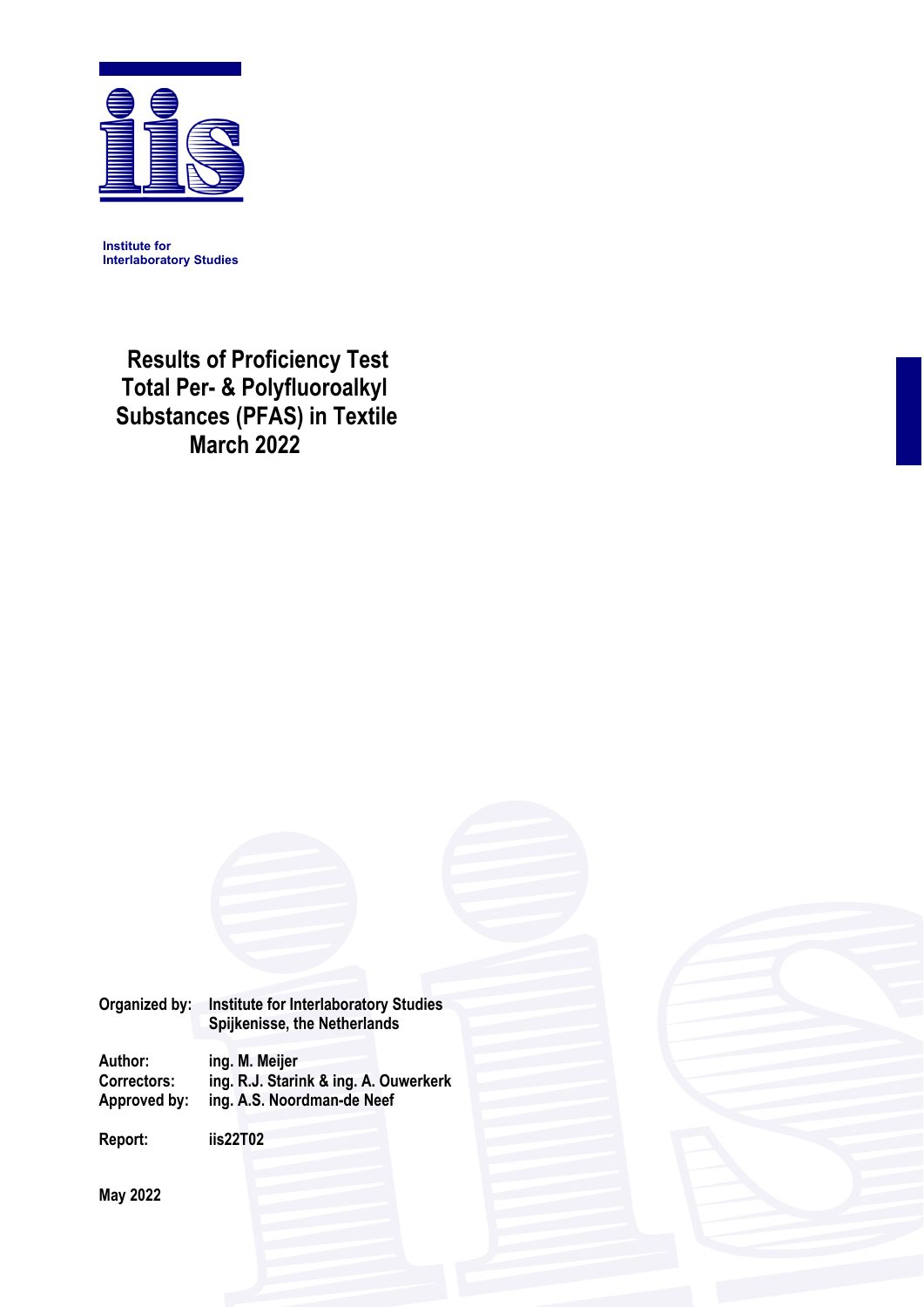# **CONTENTS**

| $\mathbf{1}$   |                                                                        |  |
|----------------|------------------------------------------------------------------------|--|
| $\overline{2}$ |                                                                        |  |
| 2.1            |                                                                        |  |
| 2.2            |                                                                        |  |
| 2.3            |                                                                        |  |
| 2.4            |                                                                        |  |
| 2.5            |                                                                        |  |
| 3              |                                                                        |  |
| 3.1            |                                                                        |  |
| 3.2            |                                                                        |  |
| 3.3            |                                                                        |  |
| 4              |                                                                        |  |
| 4.1            |                                                                        |  |
| 4.2            |                                                                        |  |
| 4.3            | COMPARISON OF THE PROFICIENCY TEST OF MARCH 2022 WITH PREVIOUS PTS  10 |  |
| 4.4            |                                                                        |  |
| 5              |                                                                        |  |
| 6              |                                                                        |  |

## Appendices: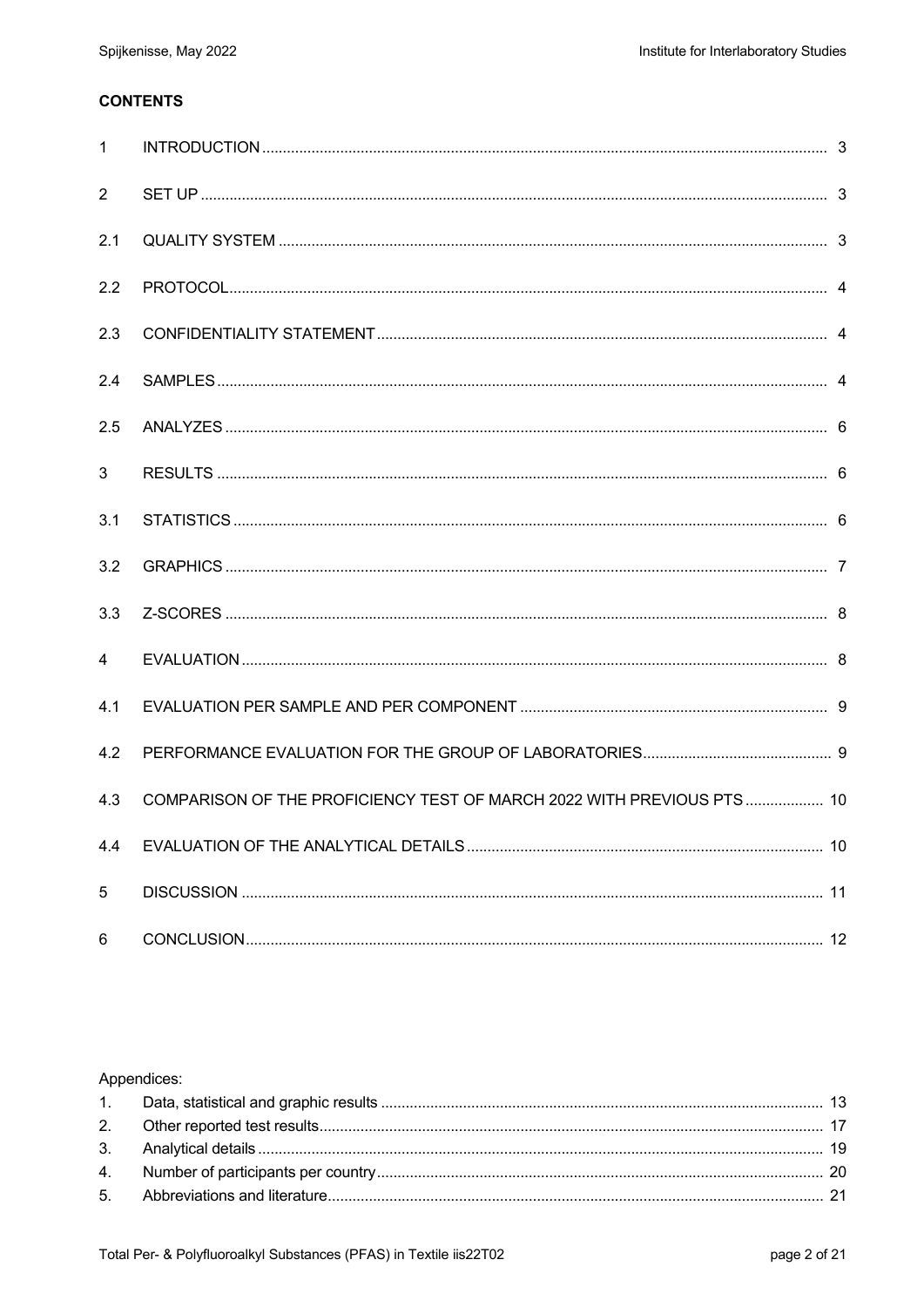## **1 INTRODUCTION**

Perfluorooctanoic acid (PFOA) is one important representative of the substance group of perand polyfluoroalkyl substances (PFAS). The hazard profile of PFOA is well-known: PFOA is a persistent, bio accumulative and toxic substance, which may cause severe and irreversible adverse effects on the environment and human health. PFOA was the first PFAS to be identified as substance of very high concern (SVHC) under REACH by unanimous agreement between EU Member States in 2014. Besides PFOA also other fluorinated substances have properties of concern. Perfluorooctanesulfonic Acid (PFOS) is listed as persistent organic pollutant (POP) in Annex B of the Stockholm Convention, implemented now by Regulation (EU) 2019/1021. In July 2020 regulation EU 2020/784 was implemented for PFOA and its related compounds.

In addition to mandatory environmental standards and requirements for textiles, some Ecolabelling schemes are imposing environmental requirements for textile products on a voluntary basis, e.g. Bluesign© system substances list (BSSL) (Switzerland) and OEKO-TEX© Standard 100 (Switzerland). The results of this interlaboratory study are compared to the OEKO-TEX® requirements and Bluesign® regulations on Textiles in paragraph 5.

Since 2017 the Institute for Interlaboratory Studies (iis) organizes a proficiency scheme for the analysis of Total Per- & Polyfluoroalkyl Substances (PFAS) in Textile every year. During the annual proficiency testing program 2021/2022 it was decided to continue the proficiency test for the analysis of Total Per- & Polyfluoroalkyl Substances (PFAS) in textile. In this interlaboratory study 50 laboratories in 19 different countries registered for participation. See appendix 4 for the number of participants per country. In this report the results of the Total Per- & Polyfluoroalkyl Substances (PFAS) in Textile proficiency test are presented and discussed. This report is also electronically available through the iis website www.iisnl.com.

# **2 SET UP**

The Institute for Interlaboratory Studies (iis) in Spijkenisse, the Netherlands, was the organizer of this proficiency test (PT). Sample analyzes for fit-for-use and homogeneity testing were subcontracted to an ISO/IEC17025 accredited laboratory.

It was decided to send 2 different textile samples both positive on PFAS, one sample of approximately 5 grams labelled #22520 and one sample of approximately 5 grams labelled #22521.

The participants were requested to report rounded and unrounded test results and some details of the test methods used. The unrounded test results were preferably used for statistical evaluation.

# **2.1 QUALITY SYSTEM**

The Institute for Interlaboratory Studies in Spijkenisse, the Netherlands, has implemented a quality system based on ISO/IEC17043:2010. This ensures strict adherence to protocols for sample preparation and statistical evaluation and 100% confidentiality of participant's data. Feedback from the participants on the reported data is encouraged and customer's satisfaction is measured on regular basis by sending out questionnaires.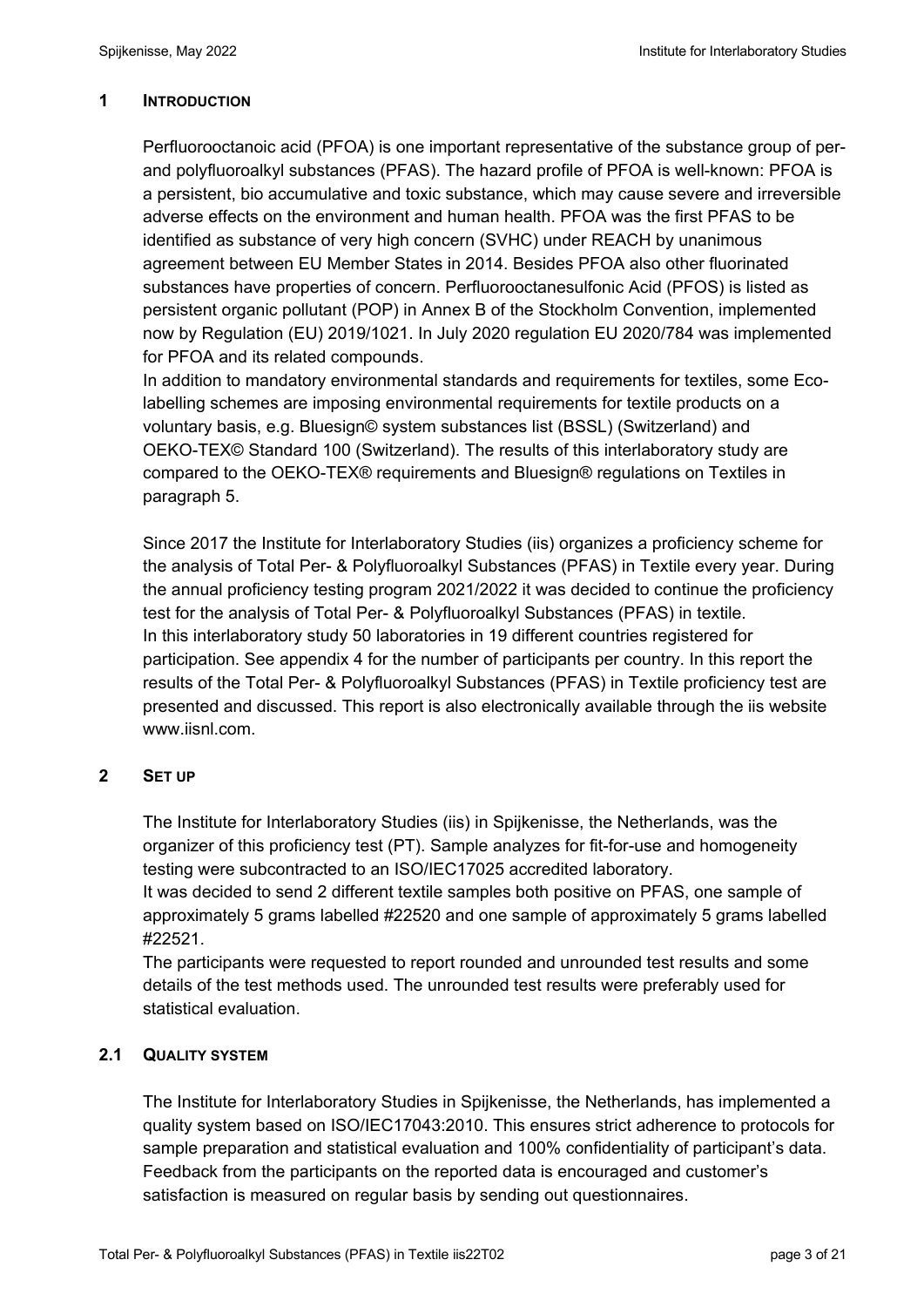## **2.2 PROTOCOL**

The protocol followed in the organization of this proficiency test was the one as described for proficiency testing in the report 'iis Interlaboratory Studies: Protocol for the Organisation, Statistics and Evaluation' of June 2018 (iis-protocol, version 3.5). This protocol is electronically available through the iis website www.iisnl.com, from the FAQ page.

## **2.3 CONFIDENTIALITY STATEMENT**

All data presented in this report must be regarded as confidential and for use by the participating companies only. Disclosure of the information in this report is only allowed by means of the entire report. Use of the contents of this report for third parties is only allowed by written permission of the Institute for Interlaboratory Studies. Disclosure of the identity of one or more of the participating companies will be done only after receipt of a written agreement of the companies involved.

## **2.4 SAMPLES**

For the preparation of the first sample a batch of purple cotton was artificially fortified with PFOS. This batch was cut into small pieces. After homogenization 107 small plastic bags were filled with approximately 5 grams each and labelled #22520.

The homogeneity of the subsamples was checked by determination of Total PFOS using an in house test method on 8 stratified randomly selected subsamples.

|                 | <b>Total PFOS</b><br>in mg/kg |
|-----------------|-------------------------------|
| sample #22520-1 | 3.75                          |
| sample #22520-2 | 4.21                          |
| sample #22520-3 | 4.38                          |
| sample #22520-4 | 4.06                          |
| sample #22520-5 | 3.84                          |
| sample #22520-6 | 3.86                          |
| sample #22520-7 | 3.83                          |
| sample #22520-8 | 3.69                          |

Table 1: homogeneity test results of subsamples #22520

From the above test results the repeatability was calculated and compared with 0.3 times the estimated reproducibility calculated with the Horwitz equation based on three components in agreement with the procedure of ISO13528, Annex B2 in the next table.

|                                 | <b>Total PFOS</b><br>in mg/kg |
|---------------------------------|-------------------------------|
| r (observed)                    | 0.67                          |
| reference method                | Horwitz $(n=3)$               |
| $\,$ 0.3 x R (reference method) | 0.75                          |

Table 2: evaluation of the repeatability of subsamples #22520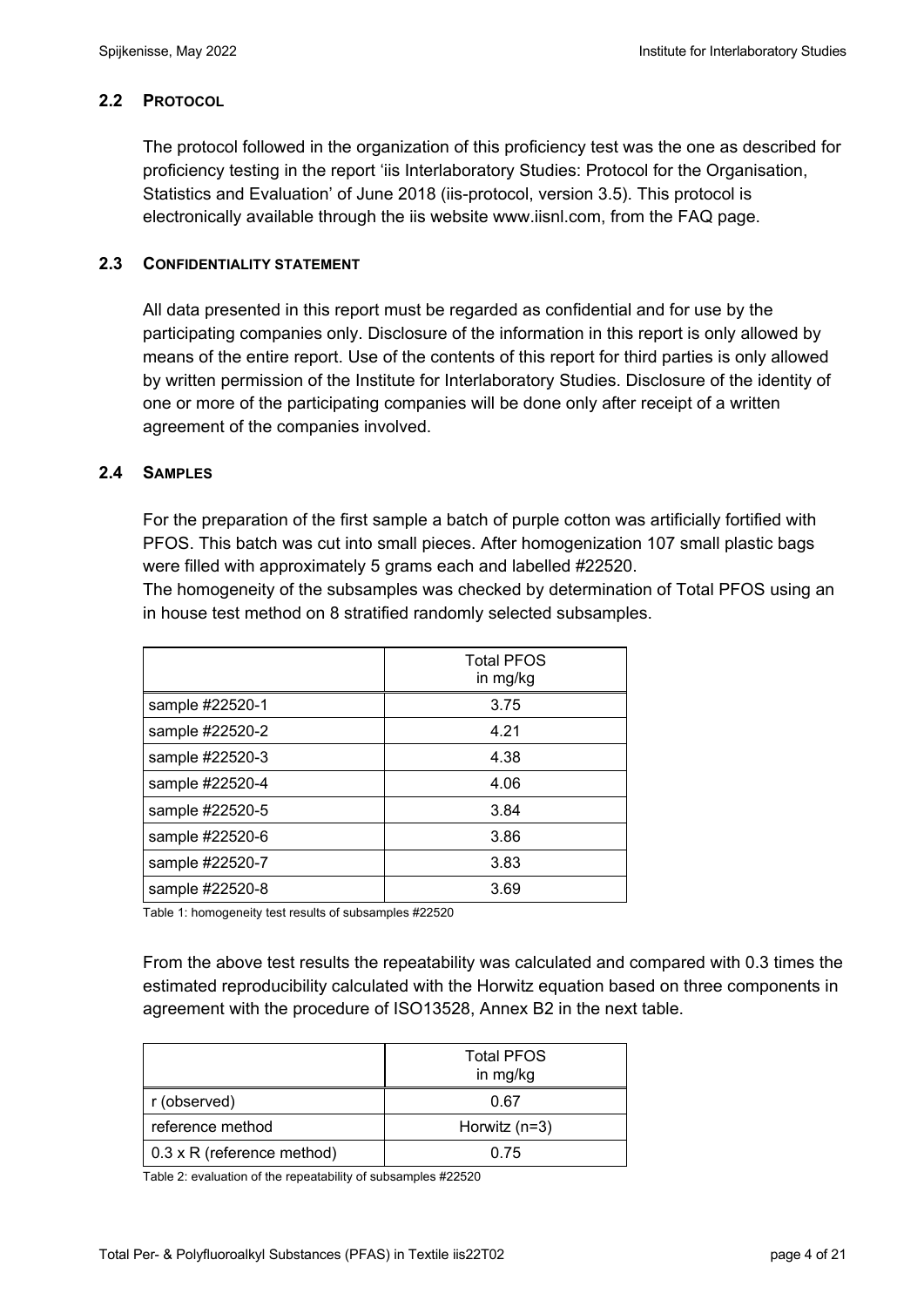The calculated repeatability is in agreement with 0.3 times the estimated reproducibility calculated with the Horwitz equation based on three components. Therefore, homogeneity of the subsamples was assumed.

For the preparation of the second sample a batch of green cotton was selected positive on PFNA. This batch was cut into small pieces. After homogenization 95 small plastic bags were filled with approximately 5 grams each and labelled #22521.

The homogeneity of the subsamples was checked by determination of Total PFNA using an in house test method on 10 stratified randomly selected subsamples.

|                  | <b>Total PFNA</b><br>in mg/kg |
|------------------|-------------------------------|
| sample #22521-1  | 11.66                         |
| sample #22521-2  | 12.54                         |
| sample #22521-3  | 11.53                         |
| sample #22521-4  | 12.69                         |
| sample #22521-5  | 11.88                         |
| sample #22521-6  | 11.83                         |
| sample #22521-7  | 12.27                         |
| sample #22521-8  | 12.85                         |
| sample #22521-9  | 11.76                         |
| sample #22521-10 | 12.45                         |

Table 3: homogeneity test results of subsamples #22521

From the above test results the repeatability was calculated and compared with 0.3 times the estimated reproducibility calculated with the Horwitz equation based on two components in agreement with the procedure of ISO13528, Annex B2 in the next table.

|                                   | <b>Total PFNA</b><br>in mg/kg |
|-----------------------------------|-------------------------------|
| r (observed)                      | 1.32                          |
| reference method                  | Horwitz $(n=2)$               |
| $0.3 \times R$ (reference method) | 1.59                          |

Table 4: evaluation of the repeatability of subsamples #22521

The calculated repeatability is in agreement with 0.3 times the estimated reproducibility calculated with the Horwitz equation based om two components. Therefore, homogeneity of the subsamples was assumed.

To each of the participating laboratories one textile sample labelled #22520 and one textile sample labelled #22521 were sent on February 9, 2022.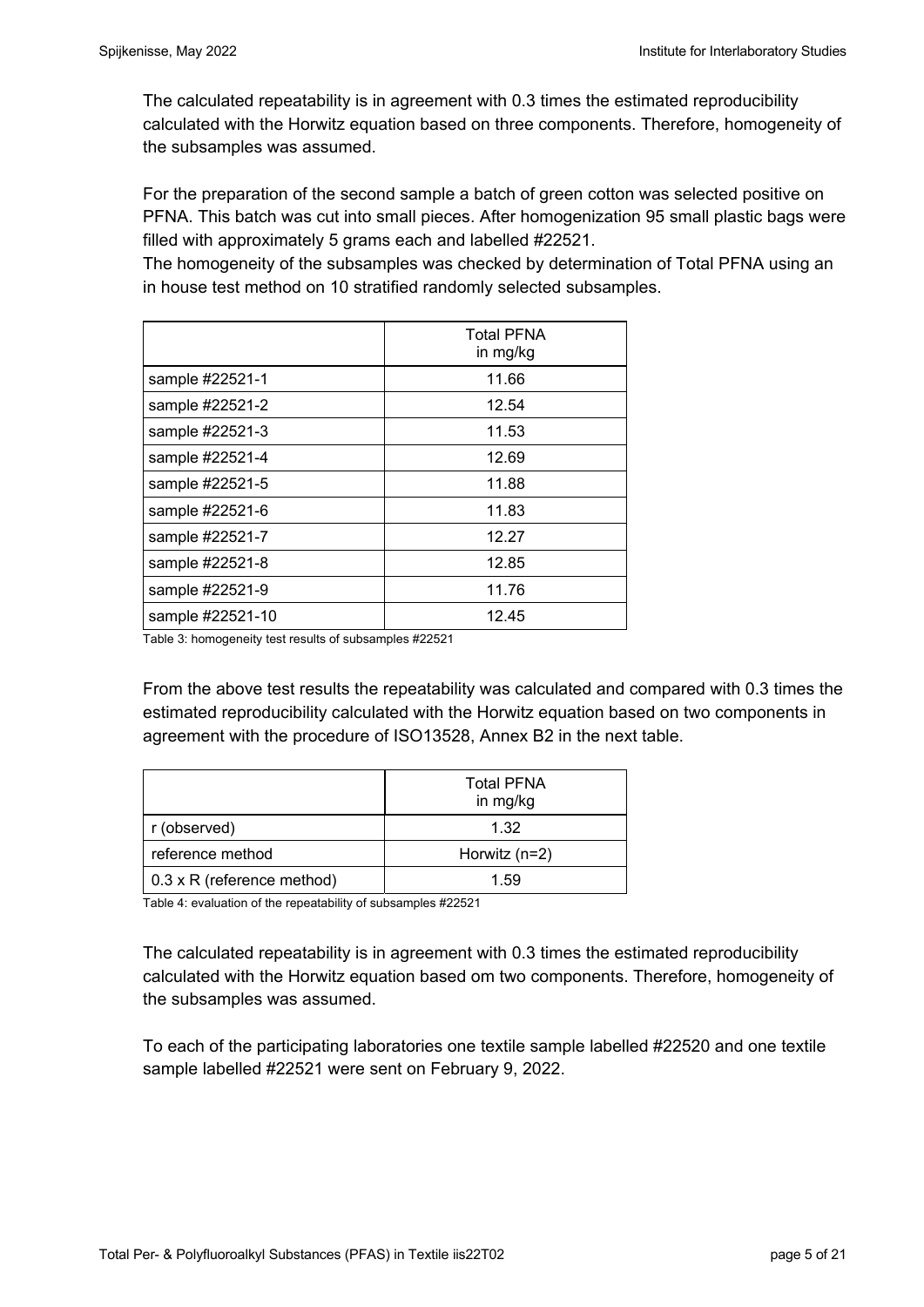# **2.5 ANALYZES**

The participants were requested to determine on samples #22520 and #22521 the concentrations of Perfluorooctanoic acid (Total PFOA), Perfluorooctanesulfonic acid (Total PFOS), Perfluorononanoic acid (Total PFNA), Perfluorodecanoic acid (Total PFDA), Perfluorobutanesulfonic acid (Total PFBS), Perfluorooctadecanoic acid (Total PFODA), Perfluorododecanoic acid (Total PFDoA) and Other Per- and Polyfluoroalkyl Substances. It was requested to report if the laboratory was accredited for the requested components that were determined and to report some analytical details. It was noted in the instructions of this PT not to use less than 0.5 grams per determination to ensure the homogeneity.

It was explicitly requested to treat the samples as if they were routine samples and to report the test results using the indicated units on the report form and not to round the test results, but report as much significant figures as possible. It was also requested not to report 'less than' test results, which are above the detection limit, because such test results cannot be used for meaningful statistical evaluations.

To get comparable test results a detailed report form and a letter of instructions are prepared. On the report form the reporting units are given as well as the reference test methods (when applicable) that will be used during the evaluation. The detailed report form and the letter of instructions are both made available on the data entry portal www.kpmd.co.uk/sgs-iis-cts/. The participating laboratories are also requested to confirm the sample receipt on this data entry portal. The letter of instructions can also be downloaded from the iis website www.iisnl.com.

### **3 RESULTS**

During five weeks after sample dispatch, the test results of the individual laboratories were gathered via the data entry portal www.kpmd.co.uk/sgs-iis-cts/. The reported test results are tabulated per determination in appendix 1 and 2 of this report. The laboratories are presented by their code numbers.

Directly after the deadline, a reminder was sent to those laboratories that had not reported test results at that moment. Shortly after the deadline, the available test results were screened for suspect data. A test result was called suspect in case the Huber Elimination Rule (a robust outlier test) found it to be an outlier. The laboratories that produced these suspect data were asked to check the reported test results (no reanalyzes). Additional or corrected test results are used for data analysis and the original test results are placed under 'Remarks' in the result tables in appendix 1. Test results that came in after the deadline were not taken into account in this screening for suspect data and thus these participants were not requested for checks.

# **3.1 STATISTICS**

The protocol followed in the organization of this proficiency test was the one as described for proficiency testing in the report 'iis Interlaboratory Studies: Protocol for the Organisation, Statistics and Evaluation' of June 2018 (iis-protocol, version 3.5).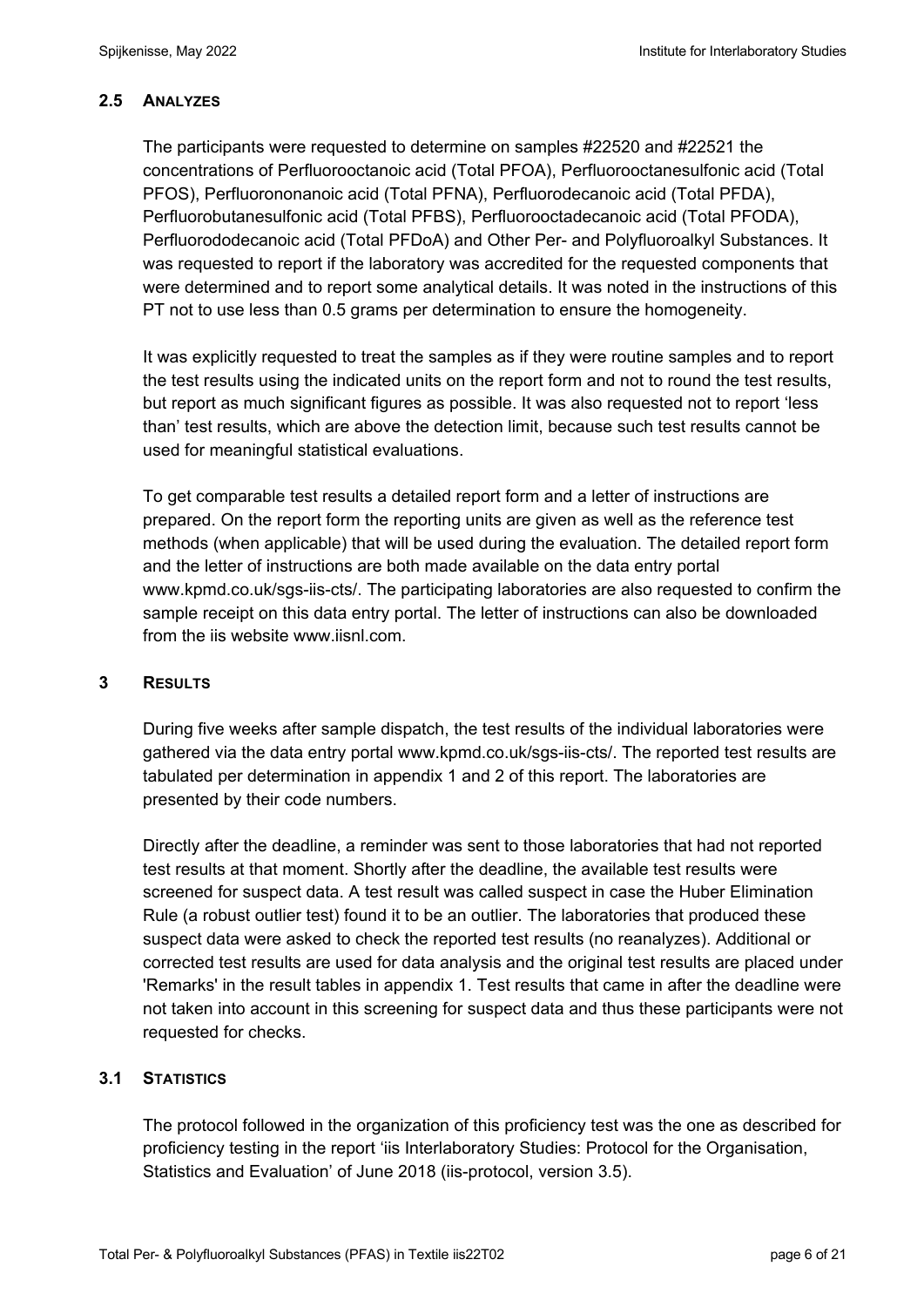For the statistical evaluation the *unrounded* (when available) figures were used instead of the rounded test results. Test results reported as '<…' or '>…' were not used in the statistical evaluation.

First, the normality of the distribution of the various data sets per determination was checked by means of the Lilliefors-test, a variant of the Kolmogorov-Smirnov test and by the calculation of skewness and kurtosis. Evaluation of the three normality indicators in combination with the visual evaluation of the graphic Kernel density plot, lead to judgement of the normality being either 'unknown', 'OK', 'suspect' or 'not OK'. After removal of outliers, this check was repeated. If a data set does not have a normal distribution, the (results of the) statistical evaluation should be used with due care.

The assigned value is determined by consensus based on the test results of the group of participants after rejection of the statistical outliers and/or suspect data.

According to ISO13528 all (original received or corrected) results per determination were submitted to outlier tests. In the iis procedure for proficiency tests, outliers are detected prior to calculation of the mean, standard deviation and reproducibility. For small data sets, Dixon (up to 20 test results) or Grubbs (up to 40 test results) outlier tests can be used. For larger data sets (above 20 test results) Rosner's outlier test can be used. Outliers are marked by D(0.01) for the Dixon's test, by G(0.01) or DG(0.01) for the Grubbs' test and by R(0.01) for the Rosner's test. Stragglers are marked by D(0.05) for the Dixon's test, by G(0.05) or DG(0.05) for the Grubbs' test and by R(0.05) for the Rosner's test. Both outliers and stragglers were not included in the calculations of averages and standard deviations.

For each assigned value the uncertainty was determined in accordance with ISO13528. Subsequently the calculated uncertainty was evaluated against the respective requirement based on the target reproducibility in accordance with ISO13528. In this PT, the criterion of ISO13528, paragraph 9.2.1. was met for all evaluated tests, therefore, the uncertainty of all assigned values may be negligible and need not be included in the PT report.

Finally, the reproducibilities were calculated from the standard deviations by multiplying them with a factor of 2.8

### **3.2 GRAPHICS**

In order to visualize the data against the reproducibilities from literature, Gauss plots were made, using the sorted data for one determination (see appendix 1). On the Y-axis the reported test results are plotted. The corresponding laboratory numbers are on the X-axis. The straight horizontal line presents the consensus value (a trimmed mean). The four striped lines, parallel to the consensus value line, are the +3s, +2s, -2s and -3s target reproducibility limits of the selected reference test method. Outliers and other data, which were excluded from the calculations, are represented as a cross. Accepted data are represented as a triangle.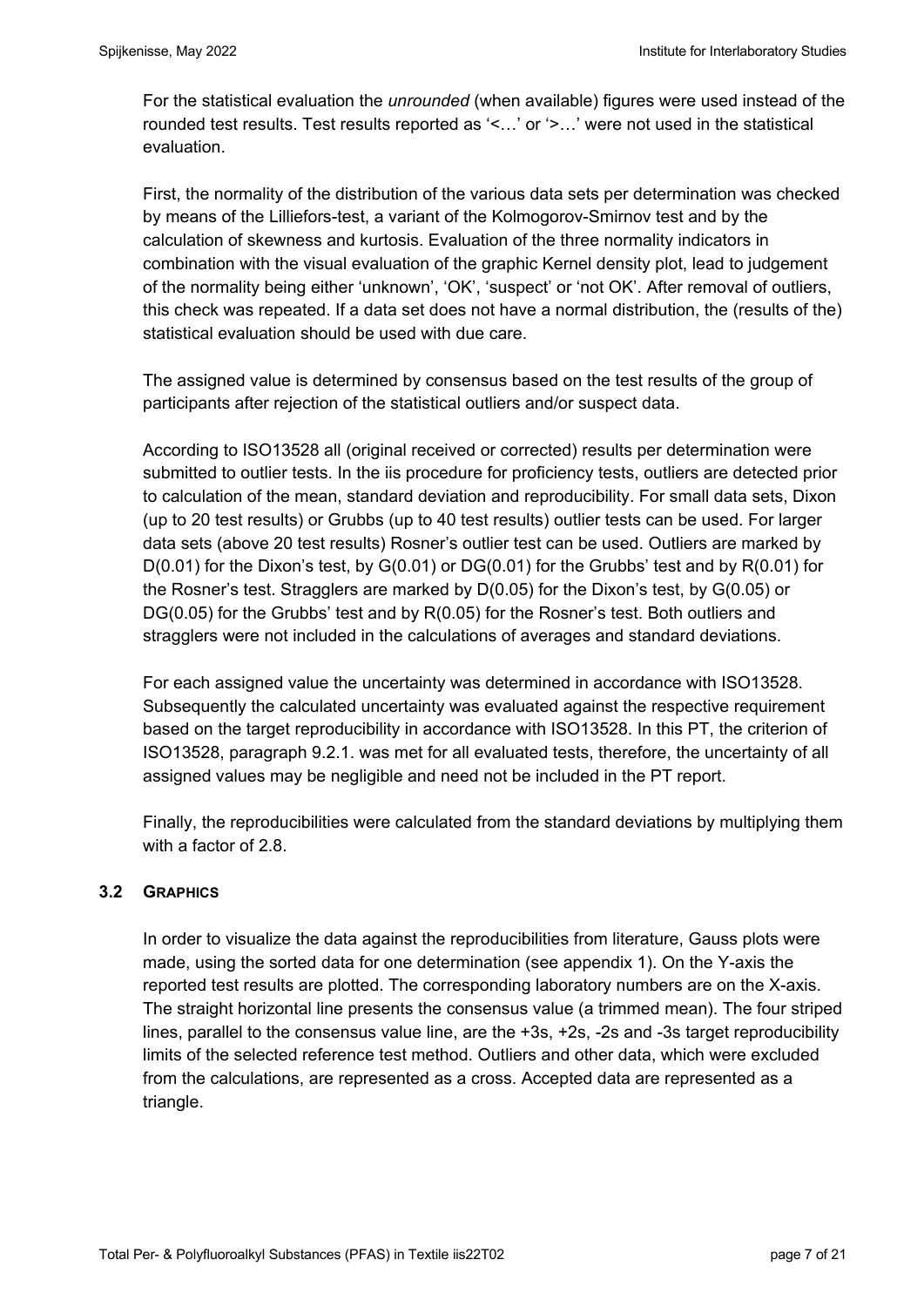Furthermore, Kernel Density Graphs were made. This is a method for producing a smooth density approximation to a set of data that avoids some problems associated with histograms. Also, a normal Gauss curve (dotted line) was projected over the Kernel Density Graph (smooth line) for reference. The Gauss curve is calculated from the consensus value and the corresponding standard deviation.

## **3.3 Z-SCORES**

To evaluate the performance of the participating laboratories the z-scores were calculated. As it was decided to evaluate the performance of the participants in this proficiency test (PT) against the literature requirements (derived from e.g. ISO reproducibilities), the z-scores were calculated using a target standard deviation. This results in an evaluation independent of the variation in this interlaboratory study.

The target standard deviation was calculated from the literature reproducibility by division with 2.8. In case no literature reproducibility was available, other target values were used, like Horwitz or an estimated reproducibility based on former iis proficiency tests.

When a laboratory did use a test method with a reproducibility that is significantly different from the reproducibility of the reference test method used in this report, it is strongly advised to recalculate the z-score, while using the reproducibility of the actual test method used, this in order to evaluate whether the reported test result is fit-for-use.

The z-scores were calculated according to:

 $Z_{\text{target}}$  = (test result - average of PT) / target standard deviation

The  $z_{\text{(target)}}$  scores are listed in the test result tables in appendix 1.

Absolute values for z<2 are very common and absolute values for z>3 are very rare. Therefore, the usual interpretation of z-scores is as follows:

 $|z|$  < 1 good 1 < |z| < 2 satisfactory 2 < |z| < 3 questionable 3 < |z| unsatisfactory

### **4 EVALUATION**

Some problems were encountered with the dispatch of the samples due to COVID-19 pandemic. Therefore, the reporting time on the data entry portal was extended with another week. Eight participants reported test results after the extended reporting date and four other participants did not report any test results. Not all participants were able to report all tests requested.

In total 46 participants reported 84 numerical test results. Observed were 3 outlying test results, which is 3.6%. In proficiency tests outlier percentages of 3% - 7.5% are quite normal.

All data sets proved to have a normal Gaussian distribution.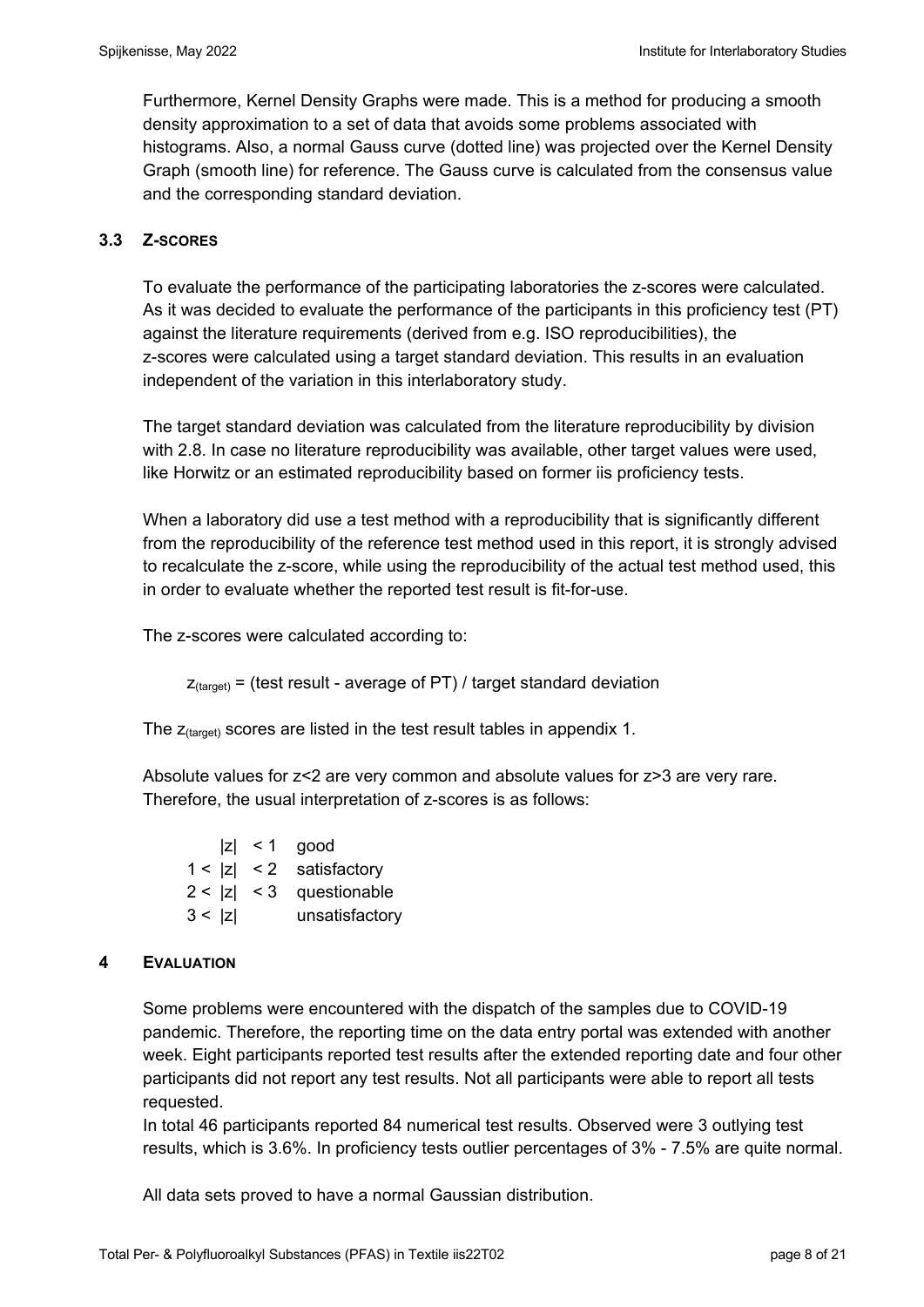### **4.1 EVALUATION PER SAMPLE AND PER COMPONENT**

In this section the reported test results are discussed per sample and per component. The test methods which were used by the various laboratories were taken into account for explaining the observed differences when possible and applicable. These test methods are also in the tables together with the original data in appendix 1. The abbreviations, used in these tables, are explained in appendix 5.

For the determination of Per- and Polyfluoroalkyl substances in textile, the CEN-TS 15968 method may be considered to be the official EC test method. Regretfully, the CEN-TS 15968 method does not mention precision requirements. Therefore, the target requirements in this proficiency test were estimated using the Horwitz equation based on two or three components (see paragraph 5).

Please note that with the term "Total" the sum of linear and branched isomers is meant (see for more details paragraph 5).

#### **sample #22520**

# Total PFOS: This determination was not problematic. One statistical outlier was observed. The calculated reproducibility after rejection of the statistical outlier is in agreement with the estimated reproducibility calculated with the Horwitz equation based on 3 components.

For other Per- and Polyfluoroalkyl substances, the majority of the participants agreed on a concentration near or below the limit of detection. Therefore, no z-scores are calculated for these compounds. The reported test results are given in appendix 2.

### **sample #22521**

Total PFNA: This determination was not problematic. Two statistical outliers were observed. The calculated reproducibility after rejection of the statistical outliers is in full agreement with the estimated reproducibility calculated with the Horwitz equation based on 2 components.

For other Per- and Polyfluoroalkyl substances, the majority of the participants agreed on a concentration near or below the limit of detection. Therefore, no z-scores are calculated for these compounds. The reported test results are given in appendix 2.

### **4.2 PERFORMANCE EVALUATION FOR THE GROUP OF LABORATORIES**

A comparison has been made between the reproducibility as declared by the estimated target reproducibility calculated with the Horwitz equation and the reproducibility as found for the group of participating laboratories. The number of significant test results, the average, the calculated reproducibility (2.8 \* standard deviation) and the target reproducibility estimated using the Horwitz equation are presented in the next tables.

| Component         | unit  |    | average              | $2.8 * sd$ | R(target) |
|-------------------|-------|----|----------------------|------------|-----------|
| <b>Total PFOS</b> | mg/kg | 45 | $\sim$ 77<br>، ، ، ب | 2.10       | 2.40      |

Table 5: reproducibilities of components on sample #22520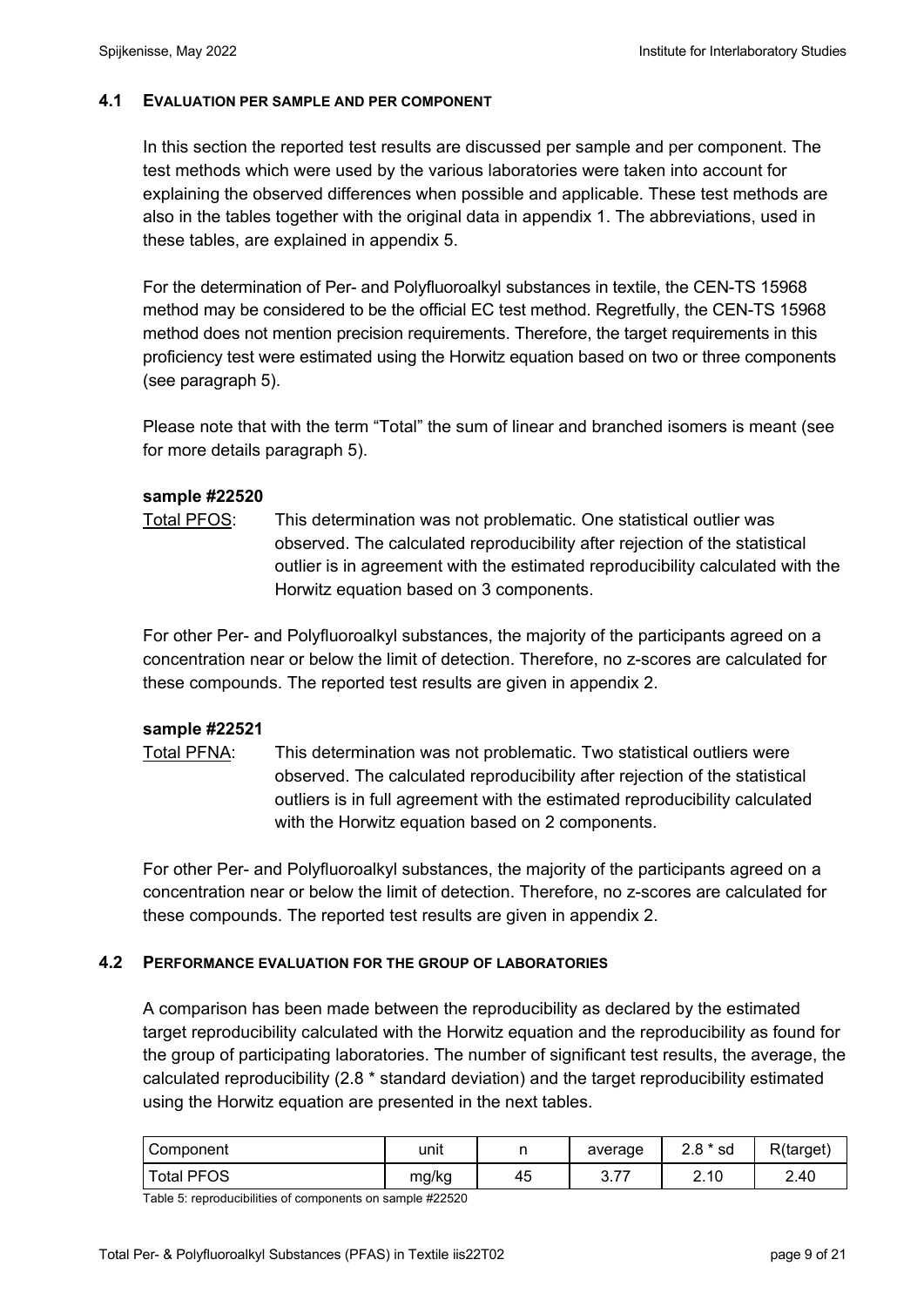| Component         | unit  |    | average | $2.8 * sd$ | R(target) |
|-------------------|-------|----|---------|------------|-----------|
| <b>Total PFNA</b> | mg/kg | 36 | 7.58    | 3.46       | 3.54      |

Table 6: reproducibilities of components on sample #22521

Without further statistical calculations, it can be concluded that for all tests there is a good compliance of the group of participants with the reference method.

### **4.3 COMPARISON OF THE PROFICIENCY TEST OF MARCH 2022 WITH PREVIOUS PTS**

|                                    | March<br>2022 | March<br>2021 | March<br>2020 | March<br>2019 | March<br>2018 |
|------------------------------------|---------------|---------------|---------------|---------------|---------------|
| Number of reporting laboratories   | 46            | 48            | 62            | 54            | 49            |
| Number of test results             | 84            | 131           | 123           | 189           | 132           |
| Number of statistical outliers     | 3             |               |               | 5             | 8             |
| Percentage of statistical outliers | 3.6%          | 1.5%          | 5.7%          | 2.6%          | 6.1%          |

Table 7: comparison with previous proficiency tests

In proficiency tests, outlier percentages of 3% - 7.5% are quite normal.

The performance of the determinations of the proficiency tests was compared, expressed as relative standard deviation (RSD) of the PTs, in the next table.

| Component         | March<br>2022 | March<br>2021 | March<br>2020 | March<br>2019 | $2018 -$<br>2017 | Target  |
|-------------------|---------------|---------------|---------------|---------------|------------------|---------|
| <b>Total PFOA</b> | n.e.          | 13%           | 23%           | 22%-24%       | 18%              | 25%-16% |
| <b>Total PFOS</b> | 20%           | 22%           | 18%           | 25%-33%       | 11-15%           | 31%-20% |
| <b>Total PFNA</b> | 16%           | n.e.          | n.e.          | n.e.          | n.e.             | 25%-16% |
| <b>Total PFDA</b> | n.e.          | 19%           | n.e.          | 19%           | n.e.             | 25%-16% |

Table 8: development of uncertainties (RSD) over the years

The uncertainty of Total PFOS in this PT is in line when compared to the uncertainties with previous PTs.

The target value for the precision of the components determination in textile is based on the Horwitz equation for 3 components (PFOS) or 2 components (other components) for a concentration range of 0.5-10 mg/kg.

#### **4.4 EVALUATION OF THE ANALYTICAL DETAILS**

About 83% of the participants that reported a test method used CEN/TS15968 for the determination of the Per- and Polyfluoroalkyl substances. About 12% reported to have used an in house method and 5% reported a different test method.

Test method CEN/TS15968 mentions to use at least 2 grams of sample intake. However, a vast majority of the participants reported to use a sample intake between 0.5 - 1 grams.

The participants were asked to provide some analytical details which are listed in appendix 3. Based on the reported answers the following can be summarized: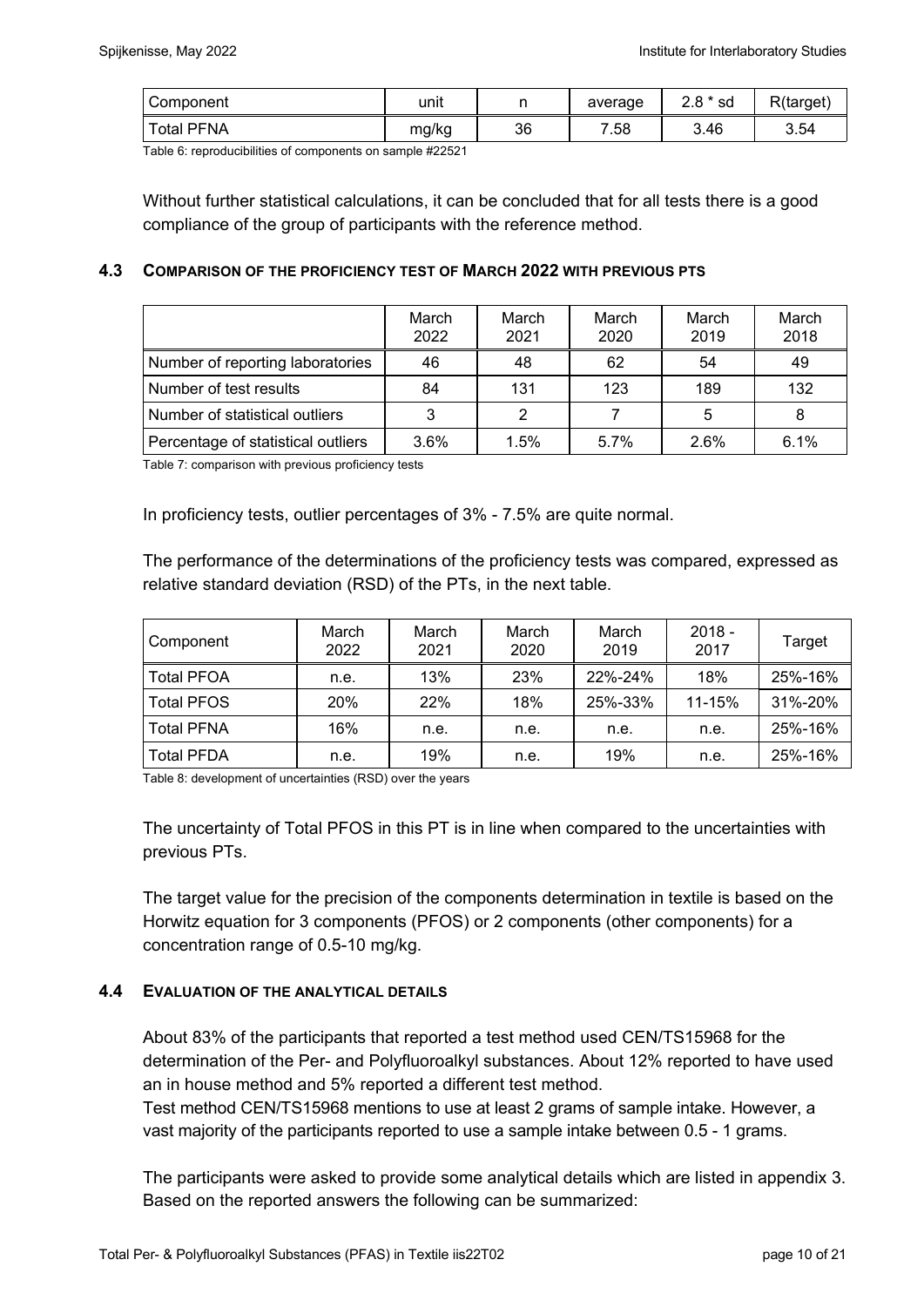- 85% mentioned that they are ISO/IEC17025 accredited to determine the reported components.
- 48% used the samples as received while 45% further cut the samples prior to analysis. For PFNA the effect of sample pre-preparation was further investigated. It is observed that further cutting of the sample prior to analysis helps to yield a higher level of Total PFNA with less variation between results, see page 15 for the results.
- 93% used between 0.5 1 grams of sample intake of which 49% around 0.5 grams and 44% around 1 gram. No profound effect has been observed.
- 98% used Ultrasonic technique to extract/release the components from the samples.
- 100% used Methanol as extraction solvent.
- 93% used an extraction/release temperature of 60 °C, 7% used either 40 °C or room temperature to extract/release.
- 79% used an extraction/release time of 120 minutes, 21% used a time between 90 and 30 minutes.

#### **5 DISCUSSION**

For most laboratories, it is not clear whether the sum or the linear isomer is determined. Therefore, it was decided not to ask for linear and branched isomers in this proficiency test but only the sum of linear and branched isomers. Therefore, the term "Total" was used.

In legislation and in the limits set for PFOS and PFNA it is clear that **Total** amounts for these substances are meant. However, in the available test methods this is less clear. Test method CEN/TS15968 mentions the existence of linear and branched isomers and the possibility to separate these isomers. It is also mentioned that branched isomers should be based on the response factor of the linear isomer. But method CEN/TS15968 is not clear whether the sum of linear and branched isomers should be reported.

In the 2017 PT on PFOA/PFOS in textile (iis17A05) it became clear that both components have branched and linear isomers. And in the 2017 PT more data were collected over the amount of linear, branched and total PFOA/PFOS. Next to this data also the chromatograms were collected from the participating laboratories in 2017. Based on the chromatograms the Horwitz equation was calculated based on 2 components for PFOA (in general two peaks were visible in the chromatograms) and on 3 components for PFOS (in general three peaks were visible). It was decided to use n=2 in the Horwitz equation to estimate the target reproducibility for all PFAS other than PFOS.

When the results of this interlaboratory study were compared to the OEKO-TEX® v01.2022 requirements and Bluesign® v12.0 regulations on Textiles (Table 9), it is noticed that all of the reporting laboratories would reject sample #22520 for containing too much Total PFOS and sample #22521 for containing too much Total PFNA. Only one laboratory would accept sample #22520 for Total PFOS.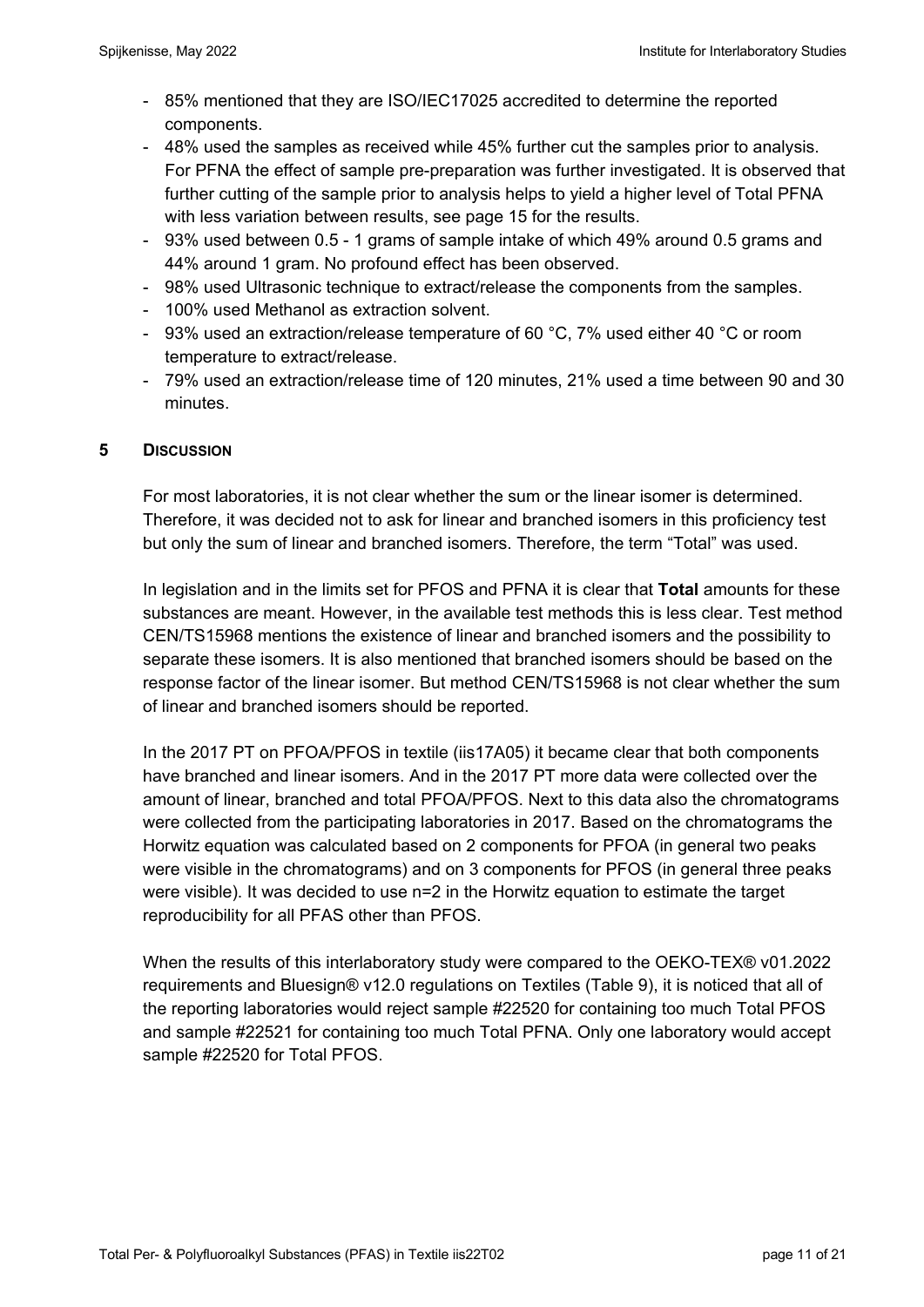| Ecolabel       | Component         | baby clothes<br>(in mg/kg) | in direct skin contact I<br>(in mg/kg) | no direct skin contactl<br>(in mg/kg) |
|----------------|-------------------|----------------------------|----------------------------------------|---------------------------------------|
| OEKO-TEX® 100  | <b>Total PFOS</b> | <1                         | <1                                     | <1                                    |
|                | Total PFNA        | < 0.05                     | < 0.1                                  | < 0.1                                 |
| Bluesign® BSSL | Total PFOS        | < 0.025                    | < 0.025                                | < 0.025                               |
|                | Total PFNA        | < 0.05                     | < 0.05                                 | < 0.05                                |

Table 9: Bluesign® BSSL and Ecolabelling Standards and Requirements for Textiles in EU

Sample #22520 was also used in a previous proficiency test iis18A02 as sample #18515. The obtained PT results are in line with the previous PT, see the next table.

|             |       | Sample #22520 |         |            | Sample #18515 |         |            |
|-------------|-------|---------------|---------|------------|---------------|---------|------------|
| Component   | unit  |               | average | $2.8 * sd$ |               | average | $2.8 * sd$ |
| <b>PFOS</b> | mg/kg | 45            | 3.77    | 2.10       | 29            | 3.72    | 1.15       |

Table 10: comparison sample #22520 vs #18515

#### **6 CONCLUSION**

Although it can be concluded that the majority of the participants have no problem with the determination of Total Per- & Polyfluoroalkyl Substances (PFAS) in the textile samples of this PT, each participating laboratory will have to evaluate its performance in this study and decide about any corrective actions if necessary.

Therefore, participation on a regular basis in this scheme could be helpful to improve the performance and thus increase of the quality of the analytical results.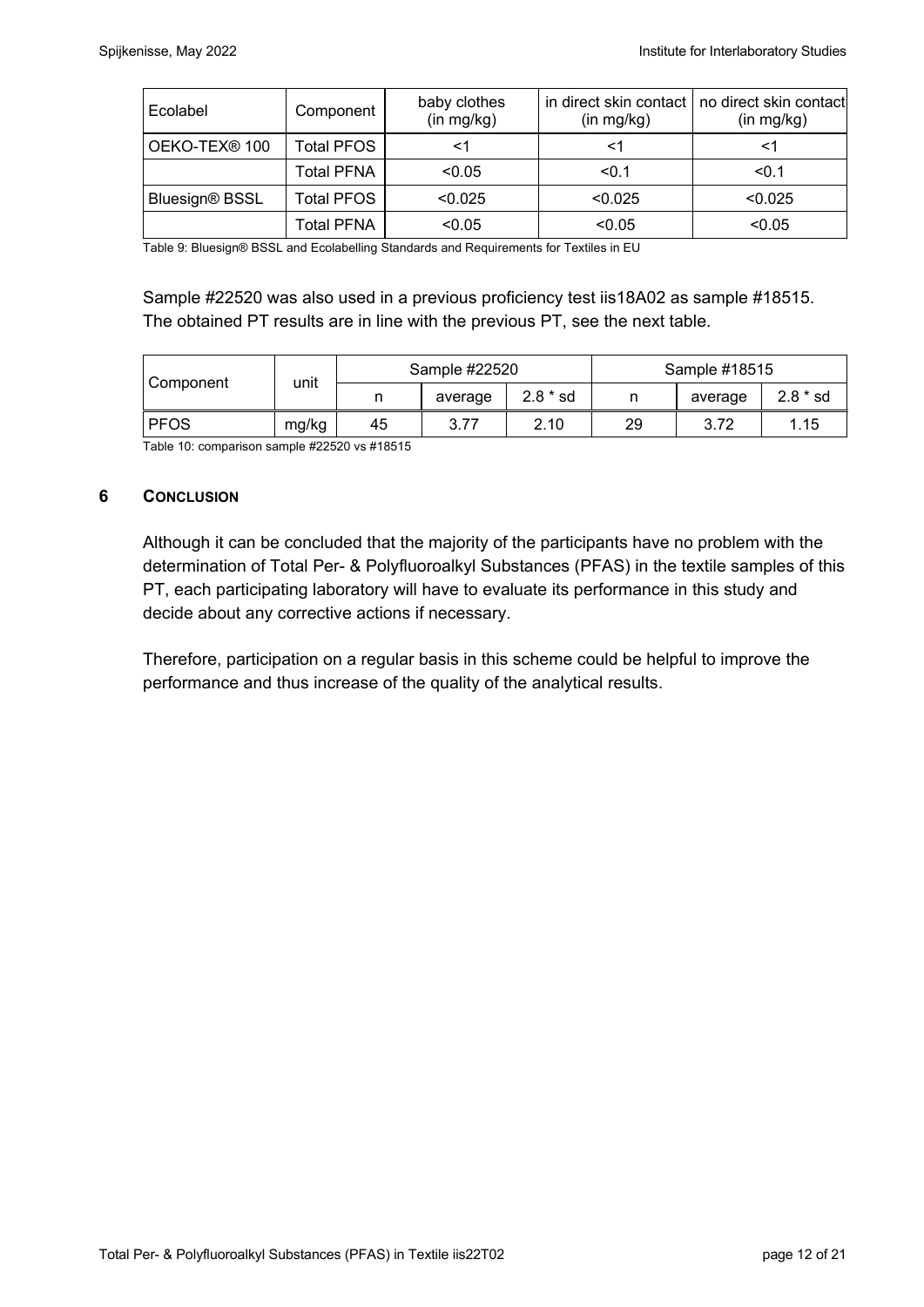#### **APPENDIX 1**

Determination of Total PFOS on sample #22520; results in mg/kg

|      | Duch in induction of Total TT OO on Sample $\pi$ zzozo, Tesults in myny |              |         |         |                          |
|------|-------------------------------------------------------------------------|--------------|---------|---------|--------------------------|
|      | lab method                                                              | value        | mark    |         | z(targ) remarks          |
| 841  | <b>CEN/TS15968</b>                                                      | 3.24         |         | $-0.62$ |                          |
|      | 2108 In house                                                           | 2.05         |         | $-2.01$ |                          |
|      | 2115 CEN/TS15968                                                        | 3.88         |         | 0.13    |                          |
| 2129 |                                                                         | 3.27         |         | $-0.59$ |                          |
|      | 2132 CEN/TS15968                                                        | 3.562        |         | $-0.25$ |                          |
| 2293 |                                                                         | -----        |         | -----   |                          |
|      | 2310 CEN/TS15968                                                        | 4.2          |         | 0.50    |                          |
|      | 2311 CEN/TS15968                                                        | 4.105        |         | 0.39    |                          |
|      | 2320 CEN/TS15968                                                        | 3.58         |         | $-0.22$ |                          |
|      | 2350 CEN/TS15968                                                        | 5.086        |         | 1.54    |                          |
|      | 2352 CEN/TS15968                                                        | 3.95         |         | 0.21    |                          |
|      | 2357 EN15968                                                            | 3.435        |         | $-0.39$ |                          |
|      | 2358 In house                                                           | 3.40         |         | $-0.43$ |                          |
|      | 2363 CEN/TS15968                                                        | 3.6          |         | $-0.20$ |                          |
|      | 2365 CEN/TS15968                                                        | 3.632        |         | $-0.16$ |                          |
|      | 2366 CEN/TS15968                                                        | 3.38         |         | $-0.46$ |                          |
|      | 2370 CEN/TS15968                                                        | 2.98         |         | $-0.93$ |                          |
|      |                                                                         |              |         |         |                          |
|      | 2375 CEN/TS15968                                                        | 4.1          |         | 0.38    |                          |
|      | 2378 CEN/TS15968                                                        | 3.89         |         | 0.14    |                          |
|      | 2379 CEN/TS15968                                                        | 4.105        |         | 0.39    |                          |
|      | 2380 CEN/TS15968                                                        | 4.5          |         | 0.85    |                          |
|      | 2382 CEN/TS15968                                                        | 3.784        |         | 0.01    |                          |
| 2386 |                                                                         | 3.774        |         | 0.00    |                          |
|      | 2390 CEN/TS15968                                                        | 4.039        |         | 0.31    |                          |
| 2495 |                                                                         | -----        |         | $-----$ |                          |
|      | 2504 CEN/TS15968                                                        | 3.928        |         | 0.18    |                          |
|      | 2515 CEN/TS15968                                                        | 2.673        |         | $-1.28$ |                          |
|      | 2561 In house                                                           | 4.844        |         | 1.25    |                          |
|      | 2590 CEN/TS15968                                                        | 4.130        |         | 0.42    |                          |
|      | 2737 CEN/TS15968                                                        | 2.7709       |         | $-1.17$ |                          |
|      | 2743 CEN/TS15968                                                        | 2.954        |         | $-0.96$ |                          |
| 2812 |                                                                         | -----        |         | -----   |                          |
|      | 2858 In house                                                           | 2.22         |         | $-1.81$ |                          |
|      | 2870 DIN38414-14                                                        | 4.9          | C       |         | 1.32 first reported 2.08 |
| 2886 |                                                                         | 3.9898       |         | 0.25    |                          |
|      | 2922 CEN/TS15968                                                        | 0.672        | R(0.01) | $-3.62$ |                          |
|      | 2947 In house                                                           | 4.536        |         | 0.89    |                          |
|      | 2959 CEN/TS15968                                                        | 3.69         |         | $-0.10$ |                          |
|      | 3116 CEN/TS15968                                                        | 2.40         |         | $-1.60$ |                          |
| 3118 |                                                                         | -----        |         | -----   |                          |
|      | 3153 CEN/TS15968                                                        | 4.20         |         | 0.50    |                          |
|      | 3154 ISO23702 part 1                                                    | 3.1444       |         | $-0.73$ |                          |
|      | 3172 CEN/TS15968                                                        | 3.8287       |         | 0.07    |                          |
|      | 3210 CEN/TS15968                                                        | 5.6395       |         | 2.18    |                          |
|      | 3214 CEN/TS15968/ CNS15808                                              | 4.31         |         | 0.63    |                          |
|      | 3222 CEN/TS15968                                                        | 5.3000       |         | 1.79    |                          |
|      | 3228 CEN/TS15968                                                        | 3.44         |         | $-0.39$ |                          |
|      | 3237 CEN/TS15968                                                        | 3.66         |         | $-0.13$ |                          |
|      |                                                                         | 3.83         |         | 0.07    |                          |
| 3248 | 3246 CEN/TS15968                                                        |              |         | 0.03    |                          |
|      |                                                                         | 3.8          |         |         |                          |
|      |                                                                         | OK           |         |         |                          |
|      | normality                                                               | 45           |         |         |                          |
|      | n                                                                       | $\mathbf{1}$ |         |         |                          |
|      | outliers                                                                |              |         |         |                          |
|      | mean $(n)$                                                              | 3.7718       |         |         |                          |
|      | st.dev. (n)                                                             | 0.75019      | RSD=20% |         |                          |
|      | R(calc.)                                                                | 2.1005       |         |         |                          |
|      | st.dev.(Horwitz 3 comp)                                                 | 0.85595      |         |         |                          |
|      | R(Horwitz 3 comp)                                                       | 2.3967       |         |         |                          |
|      |                                                                         |              |         |         |                          |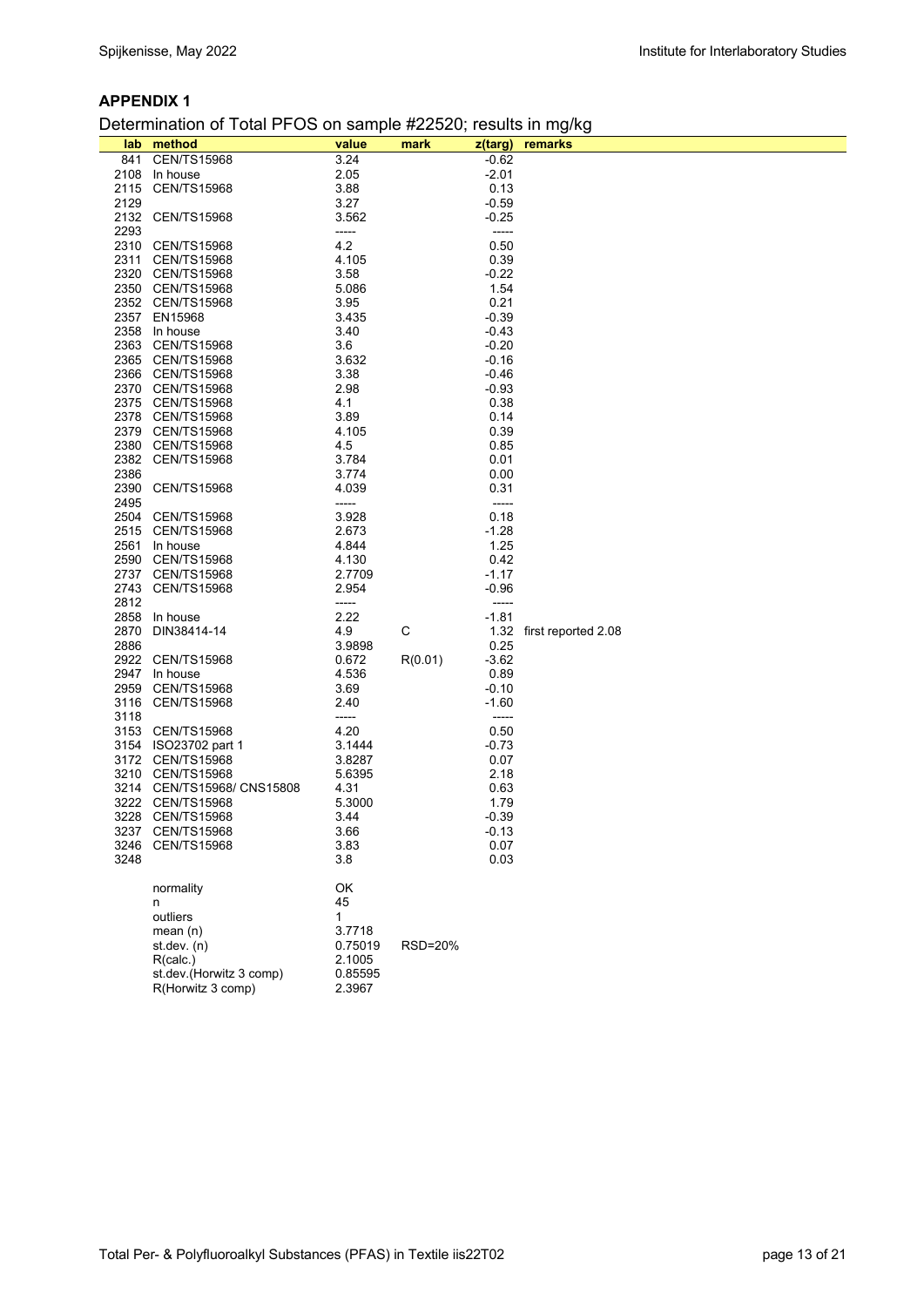

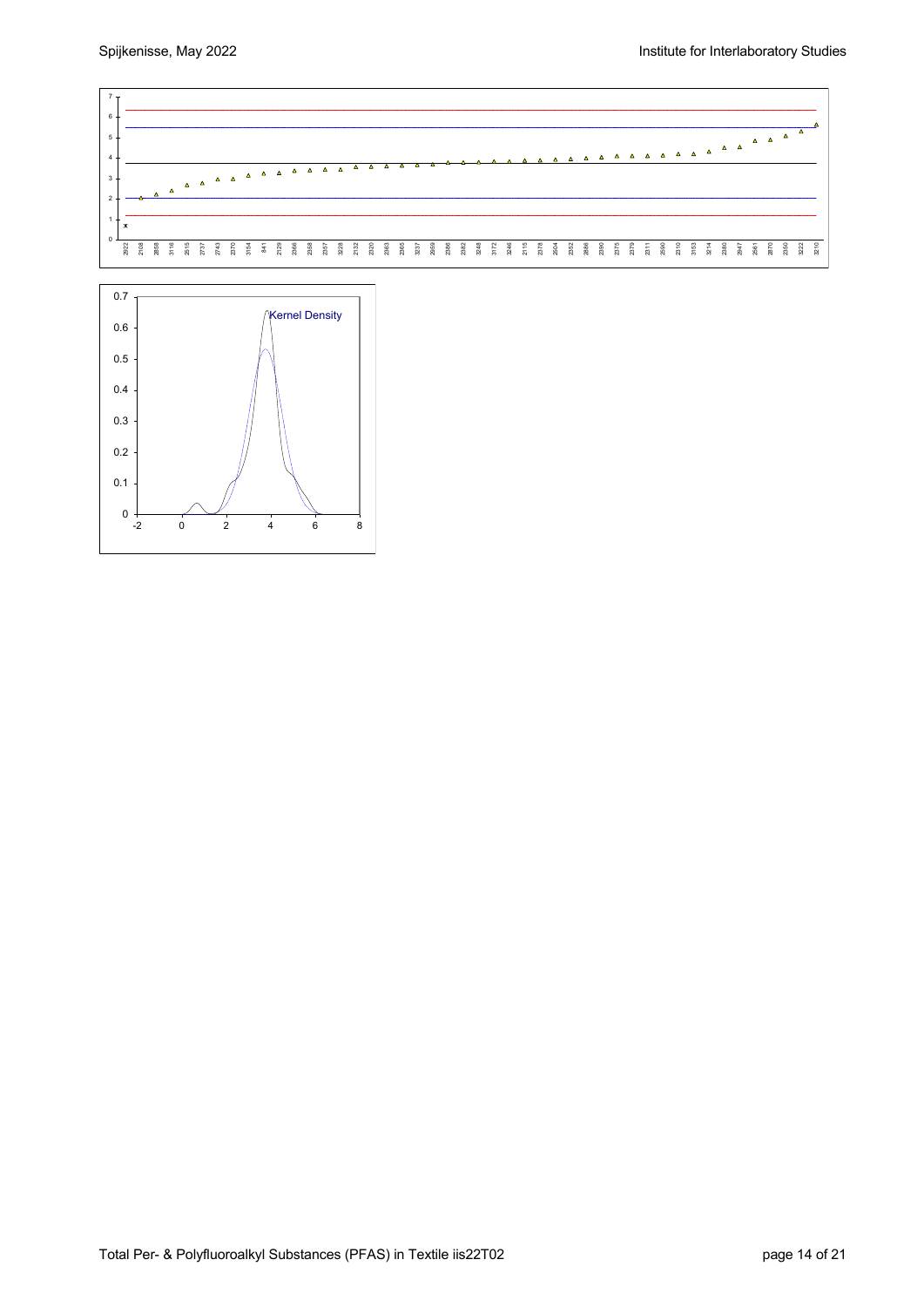### Determination of Total PFNA on sample #22521; results in mg/kg

| lab          | method                               | value             | mark       | z(targ)          | remarks                   |                          |
|--------------|--------------------------------------|-------------------|------------|------------------|---------------------------|--------------------------|
| 841          | <b>CEN/TS15968</b>                   | 7.92              |            | 0.27             |                           |                          |
| 2108         |                                      | 6.78              |            | $-0.63$          |                           |                          |
| 2115         |                                      | 8.52              |            | 0.75             |                           |                          |
| 2129         |                                      | 25.59             | R(0.01)    | 14.25            |                           |                          |
|              | 2132 CEN/TS15968                     | 6.835             |            | $-0.59$          |                           |                          |
| 2293         |                                      | -----             |            | -----            |                           |                          |
|              | 2310 CEN/TS15968                     | 7.93              |            | 0.28             |                           |                          |
| 2311         | CEN/TS15968                          | 7.927             |            | 0.28             |                           |                          |
| 2320         |                                      | -----             |            | -----            |                           |                          |
|              | 2350 CEN/TS15968                     | 7.446             |            | $-0.10$          |                           |                          |
|              | 2352 CEN/TS15968                     | 9.16              |            | 1.25             |                           |                          |
|              | 2357 EN15968                         | 8.901             |            | 1.05             |                           |                          |
|              | 2358 In house                        | 8.30              |            | 0.57             |                           |                          |
|              | 2363 CEN/TS15968                     | 8.8               |            | 0.97             |                           |                          |
|              | 2365 CEN/TS15968                     | 8.719             |            | 0.90             |                           |                          |
|              | 2366 CEN/TS15968                     | out of capability |            | $-----$<br>0.71  |                           |                          |
|              | 2370 CEN/TS15968<br>2375 CEN/TS15968 | 8.48<br>7.8       |            | 0.18             |                           |                          |
|              | 2378 CEN/TS15968                     | out of capacity   |            | -----            |                           |                          |
|              | 2379 CEN/TS15968                     | 8.924             |            | 1.06             |                           |                          |
|              | 2380 CEN/TS15968                     | 8.0               |            | 0.33             |                           |                          |
|              | 2382 CEN/TS15968                     | 8.821             |            | 0.98             |                           |                          |
| 2386         |                                      | 8.16              |            | 0.46             |                           |                          |
|              | 2390 CEN/TS15968                     | 6.124             |            | $-1.15$          |                           |                          |
| 2495         |                                      | -----             |            | -----            |                           |                          |
|              | 2504 CEN/TS15968                     | Not applicable    |            | -----            |                           |                          |
|              | 2515 CEN/TS15968                     | 5.127             |            | $-1.94$          |                           |                          |
| 2561         |                                      | -----             |            | -----            |                           |                          |
|              | 2590 CEN/TS15968                     | 6.938             |            | $-0.51$          |                           |                          |
|              | 2737 CEN/TS15968                     | 8.5170            |            | 0.74             |                           |                          |
|              | 2743 CEN/TS15968                     | 8.802             |            | 0.97             |                           |                          |
| 2812         |                                      | -----             |            | -----            |                           |                          |
|              | 2858 In house                        | 6.26              |            | $-1.04$          |                           |                          |
|              | 2870 DIN38414-14                     | 7.42              |            | $-0.13$          |                           |                          |
| 2886         |                                      | -----             |            | $-----$          |                           |                          |
|              | 2922 CEN/TS15968                     | 4.91              |            | $-2.11$          |                           |                          |
| 2947<br>2959 |                                      | 1.87<br>5.30      | C, R(0.01) | -4.52<br>$-1.80$ | first reported 0.681      |                          |
|              | 3116 CEN/TS15968                     | 5.41              |            | $-1.71$          |                           |                          |
| 3118         |                                      | -----             |            | -----            |                           |                          |
| 3153         |                                      |                   |            | -----            |                           |                          |
| 3154         | ISO23702 part 1                      | 7.8113            |            | 0.18             |                           |                          |
|              | 3172 CEN/TS15968                     | 7.3212            |            | $-0.20$          |                           |                          |
| 3210         |                                      | -----             |            | $-----$          |                           |                          |
|              | 3214 CEN/TS15968/ CNS15808           | 8.17              |            | 0.47             |                           |                          |
| 3222         |                                      | 8.7060            |            | 0.89             |                           |                          |
|              | 3228 CEN/TS15968                     | 8.53              |            | 0.75             |                           |                          |
|              | 3237 CEN/TS15968                     | 8.16              |            | 0.46             |                           |                          |
|              | 3246 CEN/TS15968                     | 5.38              |            | $-1.74$          |                           |                          |
| 3248         |                                      | 6.5               |            | $-0.85$          |                           |                          |
|              |                                      |                   |            |                  |                           |                          |
|              |                                      |                   |            |                  |                           |                          |
|              |                                      |                   |            |                  | sample used as received   | sample further cut       |
|              | normality                            | OK<br>36          |            |                  | OK                        | not OK                   |
|              | n<br>outliers                        | $\overline{2}$    |            |                  | 16<br>$\mathbf{1}$        | 15<br>0                  |
|              | mean $(n)$                           | 7.5780            |            |                  | 7.0436                    | 8.2886                   |
|              | st. dev. (n)                         | 1.23548           | RSD=16%    |                  | <b>RSD=18%</b><br>1.26544 | <b>RSD=9%</b><br>0.77187 |
|              | R(calc.)                             | 3.4594            |            |                  | 3.5432                    | 2.1612                   |

st.dev.(Horwitz 2 comp) 1.26417 1.18803 1.36418 R(Horwitz 2 comp) 3.5397 3.3265 3.8197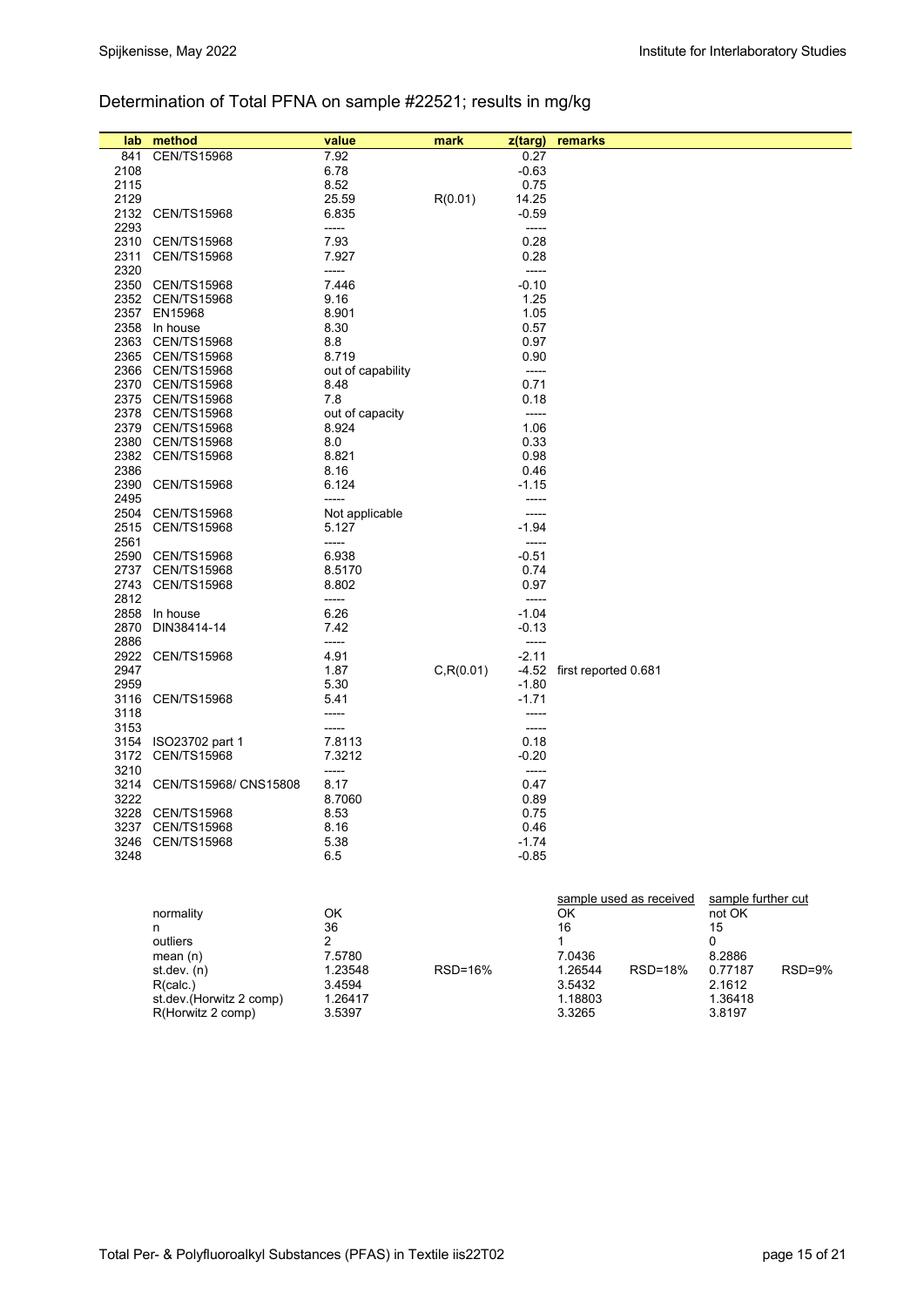

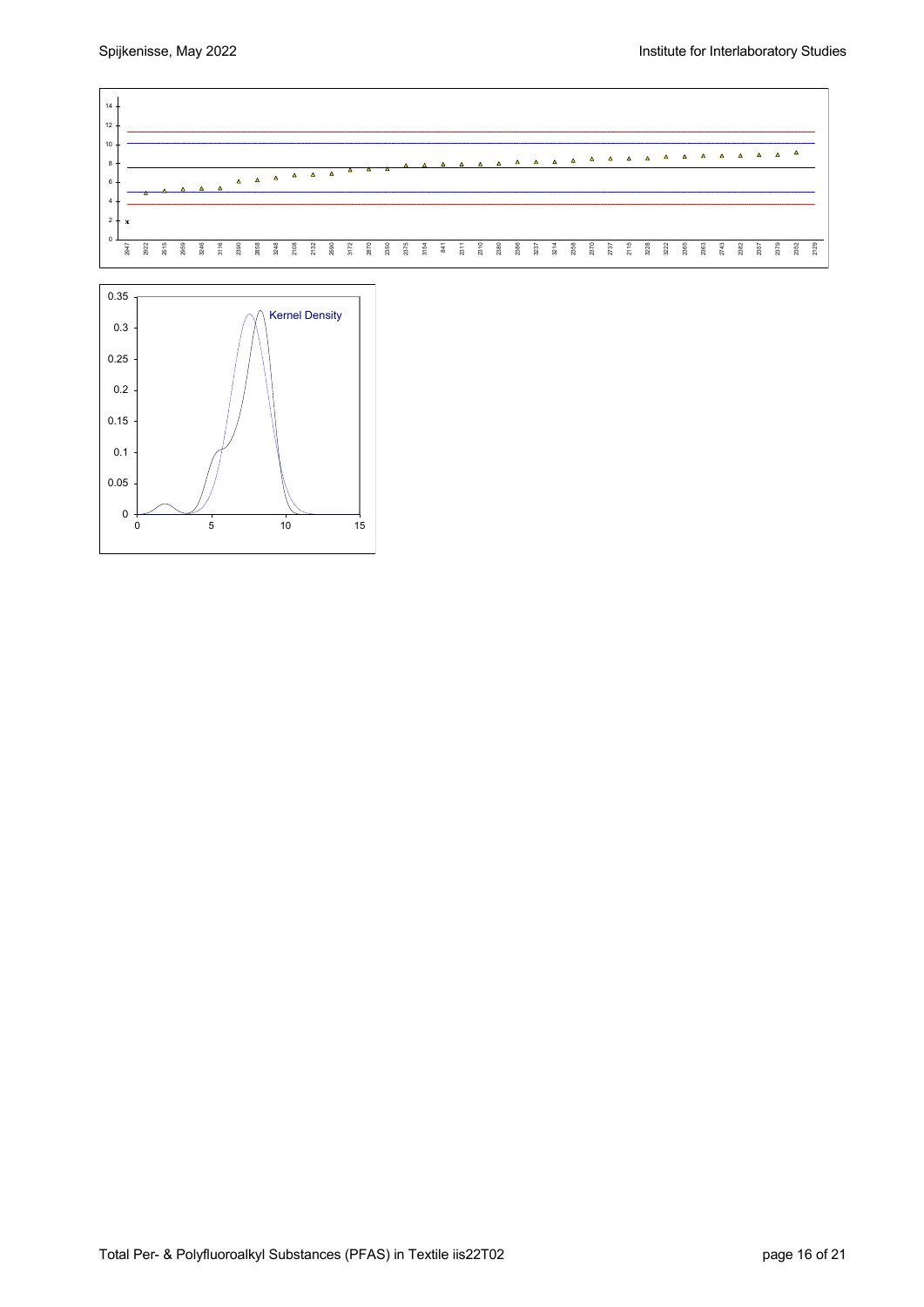#### **APPENDIX 2**: **Other reported test results**

Determination of Total PFOA, Total PFNA, Total PFDA, Total PFBS, Total PFODA, Total PFDoA and Other Per- and Polyfluoroalkyl Substances on sample #22520; in mg/kg

| lab          | <b>Total PFOA</b>            | <b>Total PFNA</b>            | <b>Total PFDA</b>            | <b>Total PFBS</b>            | <b>Total PFODA</b>      | <b>Total PFDoA</b>           | <b>Other Per- and</b><br>Polyfluoroalkyl<br><b>Substances</b> |
|--------------|------------------------------|------------------------------|------------------------------|------------------------------|-------------------------|------------------------------|---------------------------------------------------------------|
| 841          | < 0.025                      | < 0.025                      | < 0.025                      | < 0.025                      | < 0.025                 | < 0.025                      | < 0.025                                                       |
| 2108         | not detected                 | not detected                 | not detected                 | not detected                 | -----                   | not detected                 | 0.054                                                         |
|              |                              | -----                        | $--- -$                      | -----                        |                         | -----                        |                                                               |
| 2115<br>2129 | 0.0045                       |                              |                              |                              | -----<br>-----          |                              | -----<br>$--- -$                                              |
|              | not detected                 | not detected                 | not detected                 | not detected                 |                         | not detected                 |                                                               |
| 2132<br>2293 | < 0.01<br>-----              | < 0.01<br>-----              | < 0.01<br>-----              | < 0.01<br>-----              | not applicable<br>----- | < 0.01<br>-----              | not applicable<br>$\overline{\phantom{a}}$                    |
| 2310         |                              |                              |                              |                              |                         |                              |                                                               |
| 2311         | Not Detected<br>Not Detected | Not Detected<br>Not Detected | Not Detected<br>Not Detected | Not Detected<br>Not Detected | Not Detected<br>-----   | Not Detected<br>Not Detected | Not Detected<br>-----                                         |
| 2320         | Not Detected                 | -----                        | -----                        | -----                        | -----                   | -----                        | -----                                                         |
| 2350         | $\leq 1$                     | < 1                          | < 1                          | $\leq 1$                     | Not analyzed            | < 1                          | Not analyzed                                                  |
| 2352         | -----                        | -----                        | $--- -$                      | -----                        | $--- -$                 | -----                        | $--- -$                                                       |
| 2357         | -----                        | -----                        | -----                        | -----                        | -----                   | -----                        | -----                                                         |
| 2358         | not detected                 | not detected                 | not detected                 | not detected                 | not applicable          | not detected                 | not applicable                                                |
| 2363         | < 0.05                       | < 0.05                       | < 0.05                       | < 0.05                       | < 0.05                  | < 0.05                       | < 0.05                                                        |
| 2365         | < 0.050                      | < 0.050                      | < 0.050                      | < 0.050                      | < 0.050                 | < 0.050                      | < 0.050                                                       |
| 2366         | 1.0                          | out of capabil.              | out of capabil.              | out of capabil.              | out of capabil.         | out of capabil.              | out of capabil.                                               |
| 2370         | < 0.01                       | <0.01                        | < 0.01                       | < 0.01                       | out of capabil.         | < 0.01                       | < 0.01                                                        |
| 2375         | -----                        | -----                        | -----                        | -----                        | -----                   | -----                        | -----                                                         |
| 2378         | < 0.025                      | out of capacity              | out of capacity              | out of capacity              | out of capacity         | out of capacity              | out of capacity                                               |
| 2379         | Not detected                 | Not detected                 | Not detected                 | Not detected                 | Not analyzed            | Not detected                 | Not analyzed                                                  |
| 2380         | <1                           | <1                           | <1                           | <1                           | <1                      | <1                           | $<$ 1                                                         |
| 2382         | < 0.05                       | < 0.05                       | < 0.05                       | < 0.05                       | -----                   | < 0.05                       | -----                                                         |
| 2386         | 0.0064                       | < 0.001                      | < 0.001                      | < 0.001                      | < 0.001                 | < 0.001                      | $--- -$                                                       |
| 2390         | not detected                 | not detected                 | not detected                 | not detected                 | not analyzed            | not detected                 | not analyzed                                                  |
| 2495         | -----                        | -----                        |                              | -----                        | $--- -$                 | -----                        | $- - - - -$                                                   |
| 2504         | < 0.02                       | Not applicable               | Not applicable               | Not applicable               | Not applicable          | Not applicable               | Not applicable                                                |
| 2515         | -----                        | -----                        | -----                        | -----                        | -----                   | -----                        | -----                                                         |
| 2561         | not detected                 | -----                        | -----                        | -----                        | -----                   | -----                        | $- - - - -$                                                   |
| 2590         | -----                        | -----                        | -----                        | -----                        | -----                   | -----                        | -----                                                         |
| 2737         | -----                        | -----                        | -----                        | -----                        | -----                   | -----                        | -----                                                         |
| 2743         | not detected                 | not detected                 | not detected                 | not detected                 | not detected            | not detected                 | not detected                                                  |
| 2812         | $-----$                      | -----                        | -----                        | -----                        | -----                   | -----                        | $- - - - -$                                                   |
| 2858         | $-----$                      | -----                        | -----                        | -----                        | -----                   | -----                        | $-----$                                                       |
| 2870         | 0.0056                       | -----                        | ------                       | 0.009                        | -----                   | -----                        | -----                                                         |
| 2886         | $-----$                      | -----                        | -----                        | -----                        | -----                   | -----                        | -----                                                         |
| 2922         | 0.00344                      | -----                        | -----                        | 0.000361                     | ------                  | -----                        | ------                                                        |
| 2947         | 0.007                        | not detected                 | not detected                 | 0.007                        | not determined          | not detected                 | 0.68                                                          |
| 2959         | 0.0043                       | -----                        | -----                        | -----                        | -----                   | -----                        | -----                                                         |
| 3116         | $-----$                      | -----                        | -----                        | -----                        | -----                   | -----                        | -----                                                         |
| 3118         | -----                        | -----                        | -----                        | -----                        | -----                   | -----                        | -----                                                         |
| 3153         | < 0.1                        | -----                        | -----                        | -----                        | -----                   | -----                        | -----                                                         |
| 3154         | 0.0042                       | -----                        | -----                        | -----                        | -----                   | -----                        | 0,0043 PFBA/<br>0,0013 PFHpA/<br>0,0308 PFHxS/<br>0,0411PFHpS |
| 3172         | < 0.01                       | < 0.01                       | < 0.01                       | < 0.01                       | -----                   | < 0.01                       | -----                                                         |
| 3210         | < 0.01                       | -----                        | -----                        | -----                        | -----                   | -----                        | -----                                                         |
| 3214         | N.D.<br>C                    | N.D.<br>$---$                | N.D.<br>$-$ ---              | N.D.<br>-----                | N.D.<br>$---$           | N.D.<br>-----                | N.D.                                                          |
| 3222<br>3228 | < 0.01<br>not detected       | not detected                 | not detected                 | not detected                 | not detected            | not detected                 | 0.0450<br>$-----$                                             |
| 3237         | $-----$                      |                              | -----                        |                              |                         |                              | $--- -$                                                       |
| 3246         | not detected                 | Not applicable               | Not applicable               | Not applicable               | Not applicable          | Not applicable               | Not applicable                                                |
| 3248         | $--- -$                      |                              | -----                        | -----                        | $--- -$                 | -----                        | $--- -$                                                       |

Lab 3222 first reported 0.019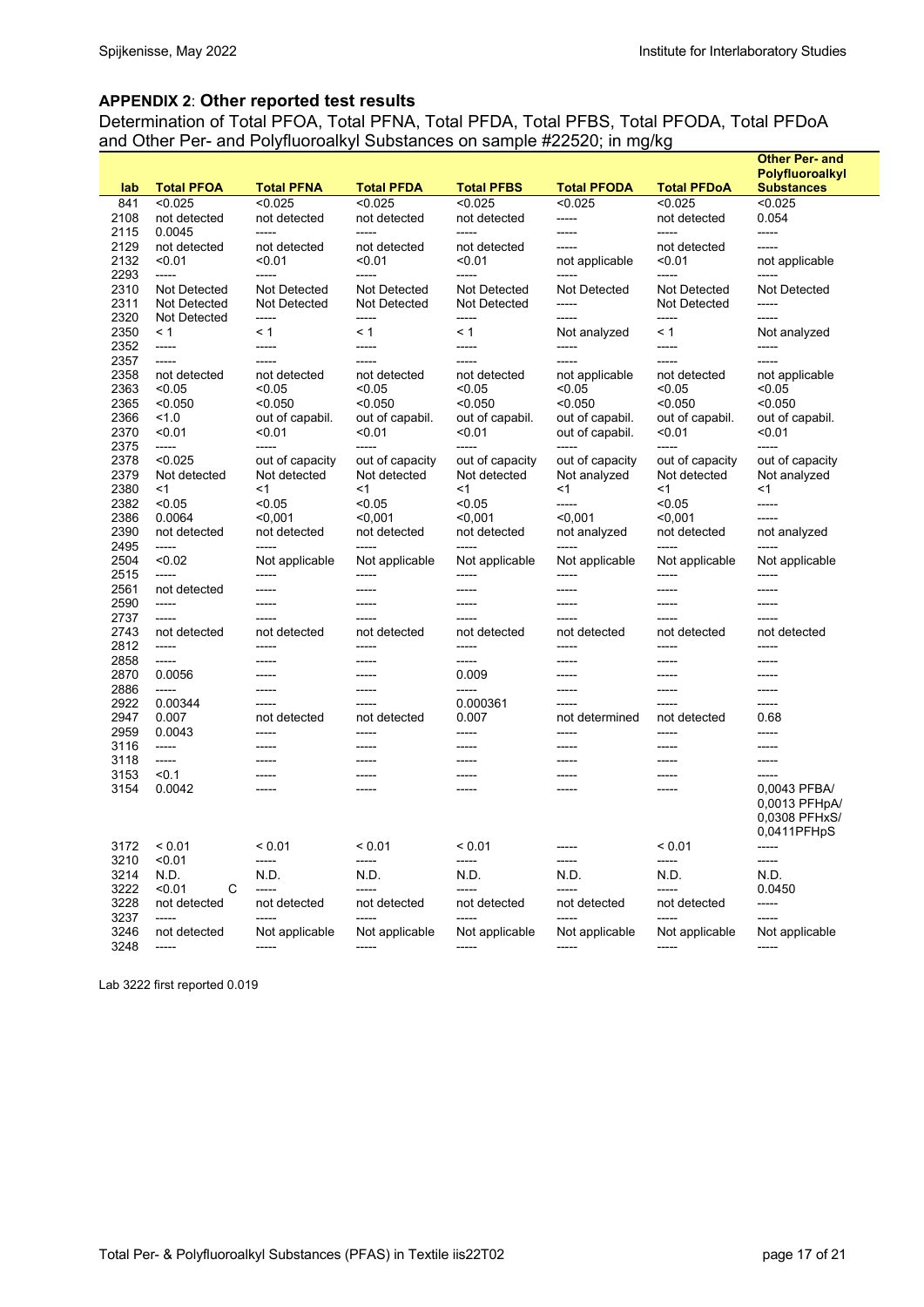Determination of Total PFOA, Total PFOS, Total PFDA, Total PFBS, PFODA, PFDoA and Other Per- and Polyfluoroalkyl Substances on sample #22521; in mg/kg

|              |                     |                          |                         |                       |                          |                       | <b>Other Per- and</b>  |
|--------------|---------------------|--------------------------|-------------------------|-----------------------|--------------------------|-----------------------|------------------------|
|              |                     |                          |                         |                       |                          |                       | <b>Polyfluoroalkyl</b> |
| lab          | <b>Total PFOA</b>   | <b>Total PFOS</b>        | <b>Total PFDA</b>       | <b>Total PFBS</b>     | <b>Total PFODA</b>       | <b>Total PFDoA</b>    | <b>Substances</b>      |
| 841          | < 0.025             | < 0.025                  | < 0.025                 | < 0.025               | < 0.025                  | < 0.025               | < 0.025                |
| 2108         | not detected        | not detected             | not detected            | not detected          | -----                    | not detected          | -----                  |
| 2115         | 0.0083              | 0.011                    | -----                   | -----                 | -----                    | $---$                 | -----                  |
| 2129         | 0.011               | not detected             | not detected            | not detected          | $--- -$                  | not detected          | $--- -$                |
| 2132         | < 0.01              | < 0.01                   | < 0.01<br>-----         | < 0.01                | <b>NA</b>                | < 0.01<br>$-----$     | not applicable         |
| 2293         | -----               | $-----$                  |                         | -----                 | $-----$                  |                       | -----                  |
| 2310         | Not Detected        | Not Detected             | Not Detected            | Not Detected          | <b>Not Detected</b>      | Not Detected          | Not Detected           |
| 2311         | Not Detected        | Not Detected             | Not Detected<br>$-----$ | Not Detected<br>----- | -----<br>-----           | Not Detected<br>----- | -----<br>-----         |
| 2320<br>2350 | Not Detected<br>< 1 | Not Detected<br>$\leq 1$ | $\leq 1$                | $\leq 1$              |                          | $\leq 1$              |                        |
| 2352         | $-----$             | $-----$                  | -----                   | -----                 | Not analyzed             | -----                 | Not analyzed<br>-----  |
| 2357         | -----               |                          | -----                   |                       | -----<br>$--- -$         | -----                 | -----                  |
| 2358         | not detected        | not detected             | not detected            | not detected          |                          | not detected          | not applicable         |
| 2363         | < 0.05              | < 0.05                   | < 0.05                  | < 0.05                | not applicable<br>< 0.05 | < 0.05                | < 0.05                 |
| 2365         | < 0.050             | < 0.050                  | < 0.050                 | < 0.050               | < 0.050                  | < 0.050               | < 0.050                |
| 2366         | 1.0                 | < 1.0                    | out of capabil.         | out of capabil.       | out of capabil.          | out of capabil.       | out of capability      |
| 2370         | < 0.01              | < 0.01                   | < 0.01                  | < 0.01                | out of capabil.          | <0.01                 | < 0.01                 |
| 2375         | -----               | -----                    | -----                   | -----                 | -----                    | -----                 | -----                  |
| 2378         | < 0.025             | < 0.025                  | out of capacity         | out of capacity       | out of capacity          | out of capacity       | out of capacity        |
| 2379         | Not detected        | Not detected             | Not detected            | Not detected          | Not analyzed             | Not detected          | Not analyzed           |
| 2380         | <1                  | <1                       | <1                      | <1                    | <1                       | <1                    | <1                     |
| 2382         | < 0.05              | < 0.05                   | < 0.05                  | < 0.05                | $--- -$                  | < 0.05                | -----                  |
| 2386         | 0.00905             | 0.0102                   | 0.001                   | < 0.001               | < 0.001                  | < 0.001               | -----                  |
| 2390         | not detected        | not detected             | not detected            | not detected          | not analyzed             | not detected          | not analyzed           |
| 2495         | -----               | -----                    |                         | -----                 |                          | -----                 |                        |
| 2504         | < 0.02              | < 0.02                   | Not applicable          | Not applicable        | Not applicable           | Not applicable        | Not applicable         |
| 2515         | -----               | -----                    | -----                   | -----                 | $--- -$                  | -----                 | -----                  |
| 2561         | not detected        | not detected             | -----                   | -----                 | -----                    | -----                 | -----                  |
| 2590         | -----               | -----                    | -----                   | -----                 | $--- -$                  | -----                 | -----                  |
| 2737         | -----               | -----                    | -----                   | -----                 | $--- -$                  | $---$                 | -----                  |
| 2743         | not detected        | not detected             | not detected            | not detected          | not detected             | not detected          | not detected           |
| 2812         | $-----$             | -----                    | -----                   | -----                 | $- - - -$                | -----                 | -----                  |
| 2858         | -----               | -----                    | -----                   | -----                 | -----                    | -----                 | -----                  |
| 2870         | 0.008               | 0.0055                   | -----                   | -----                 | $-----1$                 | -----                 | -----                  |
| 2886         | $-----$             | 0.001                    | -----                   | -----                 | $-----$                  | -----                 | -----                  |
| 2922         | 0.00590             | 0.00230                  | 0.000562                | -----                 | -----                    | -----                 | -----                  |
| 2947         | 0.011               | 0.009                    | not detected            | not detected          | not determined           | not detected          | not detected           |
| 2959         | 0.0071              | 0.0087                   | -----                   | -----                 | -----                    | -----                 | -----                  |
| 3116         | -----               | -----                    | -----                   | -----                 | -----                    | -----                 | -----                  |
| 3118         | $-----$             | -----                    | -----                   | -----                 | $--- - -$                | -----                 | -----                  |
| 3153         | < 0.1               | < 0.1                    | -----                   | -----                 | ------                   | -----                 | -----                  |
| 3154         | 0.0076              | 0.0104                   | -----                   | -----                 | ------                   | -----                 | 0,0091 PFHpA           |
| 3172         | < 0.01              | < 0.01                   | < 0.01                  | < 0.01                | -----                    | < 0.01                | -----                  |
| 3210         | < 0.01              | 0.019                    | -----                   | -----                 | -----                    | -----                 | -----                  |
| 3214         | N.D.                | N.D.                     | N.D.                    | N.D.                  | N.D.                     | N.D.                  | N.D.                   |
| 3222         | C<br>< 0.01         | -----                    |                         |                       |                          | -----                 | -----                  |
| 3228         | not detected        | not detected             | not detected            | not detected          | not detected             | not detected          | -----                  |
| 3237         | -----               | -----                    |                         |                       |                          |                       | $--- -$                |
| 3246         | not detected        | not detected             | Not applicable          | Not applicable        | Not applicable           | Not applicable        | Not applicable         |
| 3248         | $--- -$             | $--- -$                  | -----                   | -----                 |                          | -----                 | -----                  |

Lab 3222 first reported 0.016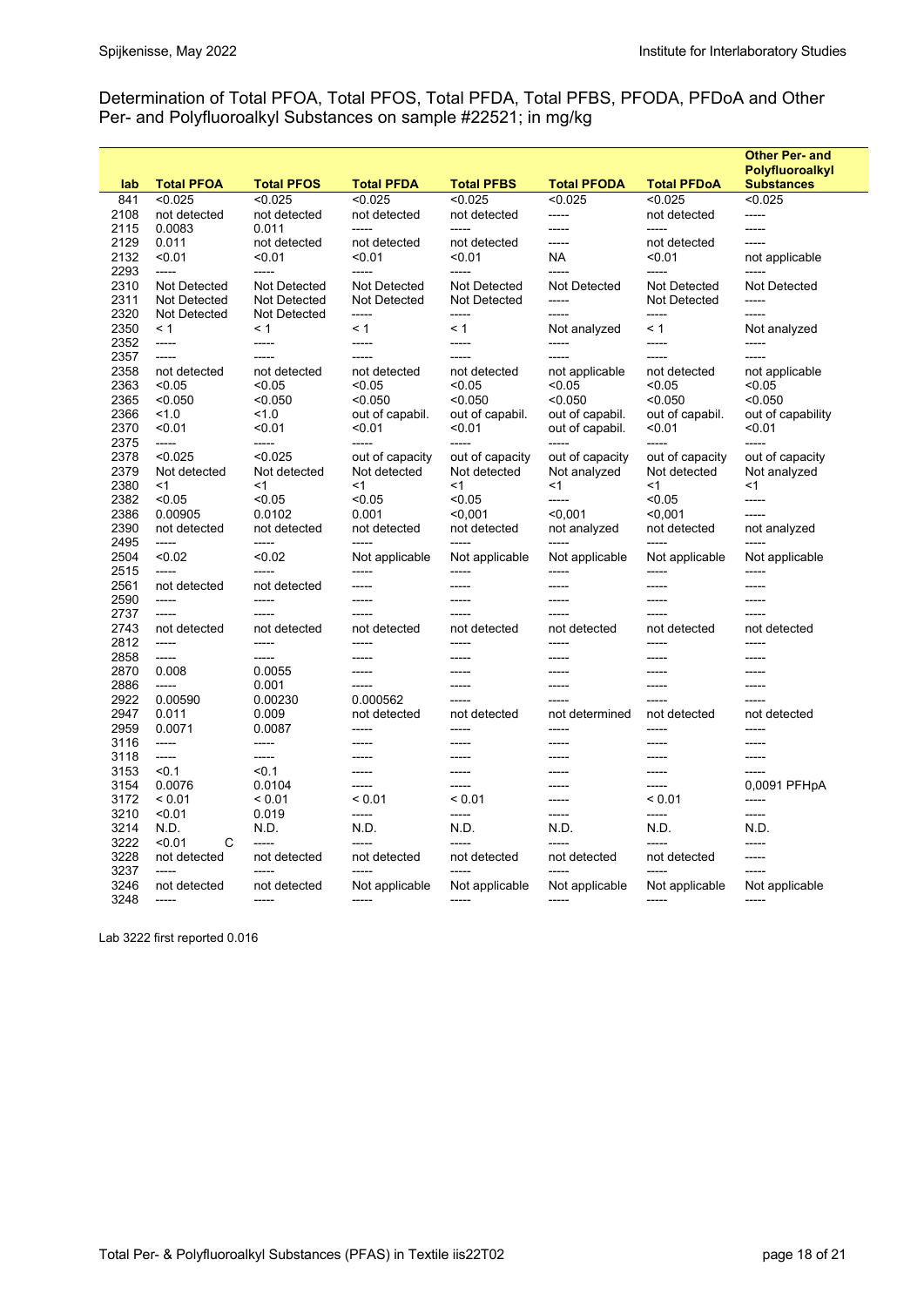# **APPENDIX 3 Analytical details**

| to ISO/IEC<br>preparation prior<br>intake<br>release/ extract the<br><b>Temperature</b><br>Time (min)<br>17025<br>to analysis<br>analyte(s)<br>(°C)<br>(g)<br>841<br>Yes<br>Further cut<br>$\mathbf{1}$<br>Ultrasonic<br>Methanol<br>60<br>120<br>2108<br>0.5<br>60<br>Yes<br>Used as received<br>Ultrasonic<br>Methanol<br>60<br>2115<br>Yes<br>$\mathbf{1}$<br>60<br>120<br>Used as received<br>Ultrasonic<br>MeOH<br>2129<br>0.5<br>30<br>Room temp.<br>---<br>---<br>---<br>---<br>2132<br>120<br>No<br>Used as received<br>1<br>Ultrasonic<br>Methanol<br>60<br>2293<br>$---$<br>---<br>---<br>---<br>$---$<br>---<br>$\overline{a}$<br>$\mathbf{1}$<br>2310<br>Yes<br>60<br>120<br>Used as received<br>Ultrasonic<br>Methanol<br>2311<br>0.5<br>120<br>Yes<br>Further cut<br>Ultrasonic<br>Menthanol<br>60<br>2320<br>Yes<br>0.5<br>60<br>120<br>Further cut<br>Ultrasonic<br>Methanol<br>2350<br>60<br>120<br>Yes<br>Further cut<br>1<br>Ultrasonic<br>Methanol<br>2352<br>Yes<br>0.5<br>60<br>120<br>Further cut<br>Ultrasonic<br>Mathanol<br>2357<br>$---$<br>---<br>$---$<br>---<br>---<br>---<br>2358<br>Yes<br>0.5<br>Ultrasonic<br>Methanol<br>60<br>120<br>Used as received<br>2363<br>$\mathbf{1}$<br>Ultrasonic<br><b>MeOH</b><br>60<br>120<br>Yes<br>Further cut<br>2365<br>Yes<br>0.5<br>60<br>120<br>Further cut<br>Ultrasonic<br>mechanol<br>2366<br>No<br>Used as received<br>0.5<br>60<br>120<br>Ultrasonic<br>methanol<br>2370<br>120<br>Yes<br>Further cut<br>0.5<br>60<br>Ultrasonic<br>$10 \mathrm{m}$<br>2375<br>Yes<br>Further cut<br>0.5<br>Ultrasonic<br>Methanol<br>60<br>120<br>2378<br>Yes<br>Used as received<br>0.5<br>60<br>120<br>Ultrasonic<br>methanol<br>2379<br>1.0<br>60<br>120<br>No<br>Further cut<br>Ultrasonic<br>Methanol<br>1.00<br>2380<br>Yes<br>Further grinded<br>Ultrasonic<br>Methanol<br>60<br>120<br>2382<br>$\mathbf{1}$<br>60<br>120<br>Yes<br>Further cut<br>Ultrasonic<br>Methanol<br>2386<br>1<br>60<br>120<br>Yes<br>Used as received<br>Ultrasonic<br>Methanol<br>2390<br>$\mathbf{1}$<br>120<br>Yes<br>Further cut<br>Ultrasonic<br>methanol<br>60<br>2495<br>---<br>---<br>---<br>---<br>$---$<br>---<br>---<br>$\mathbf{1}$<br>2504<br>120<br>Yes<br>Further cut<br>Ultrasonic<br>Methanol<br>60<br>2515<br>120<br>Yes<br>Used as received<br>1<br>Ultrasonic<br>Methanol<br>60<br>0.5<br>2561<br>No<br>Further cut<br>Ultrasonic<br>methanol<br>40<br>60<br>2590<br>Yes<br>60<br>120<br>Used as received<br>1<br>Ultrasonic<br>Methanol<br>2737<br>$\mathbf{1}$<br>120<br>Yes<br>#22520 further cut<br>Ultrasonic<br>Methanol<br>60<br>/ #22521 used as<br>received<br>120<br>2743<br><b>No</b><br>$\mathbf{1}$<br>Ultrasonic<br>60<br>Further cut<br>Methanol<br>2812<br>$---$<br>---<br>---<br>$---$<br>---<br>$---$<br>---<br>2858<br>Yes<br>Further grinded<br>0.5013<br>Ultrasonic<br>60<br>60<br>Methanol<br>2870<br>Used as received<br>2<br>Yes<br>Ultrasonic<br>Methanol<br>60<br>60<br>2886<br>Yes<br>Used as received<br>0.5<br>Ultrasonic<br>MeOH<br>60<br>120<br>2922<br>Yes<br>2<br>Methanol<br>60<br>120<br>Used as received<br>Ultrasonic<br>2947<br>$0.5\,$<br>60<br>60<br>No<br>Used as received<br>Ultrasonic<br>Methanol<br>2959<br>---<br>---<br>---<br>---<br>---<br>$---$<br>---<br>3116<br>$\mathbf{1}$<br>120<br>Yes<br>Used as received<br>Ultrasonic<br>Methanol<br>60<br>3118<br>$\overline{a}$<br>$---$<br>$---$<br>$\overline{a}$<br>---<br>---<br>---<br>3153<br>0.5<br>Yes<br>Further cut<br>Ultrasonic<br>Methanol<br>60<br>120<br>3154<br>Yes<br>Used as received<br>0.5<br>60<br>120<br>Ultrasonic<br>Methanol<br>3172<br>---<br>---<br>---<br>---<br>---<br>---<br>---<br>3210<br>1.000<br>90<br>$\overline{a}$<br>Used as received<br>Méthanol<br>60<br>Ultrasonic<br>3214<br>Yes<br>2<br>Ultrasonic<br>60<br>120<br>Further cut<br>Methanol<br>3222<br>0.5<br>60<br>120<br>Yes<br>Further cut<br>Ultrasonic<br>methanol<br>3228<br>0.5<br>120<br>Yes<br>Further cut<br>Ultrasonic<br>methanol<br>60<br>3237<br>Yes<br>Used as received<br>0.5<br>Ultrasonic<br>Methanol<br>60<br>120<br>3246<br>60<br>60<br>Yes<br>Used as received<br>1<br>Ultrasonic<br>Methanol<br>3248<br>Yes<br>0.5<br>30<br>Room temp.<br>Used as received<br>Methanol | lab | <b>Accredited</b> | <b>Sample</b> | <b>Sample</b> | <b>Technique to</b>       | <b>Solvent used</b> | <b>Extraction</b> | <b>Extraction</b> |
|-------------------------------------------------------------------------------------------------------------------------------------------------------------------------------------------------------------------------------------------------------------------------------------------------------------------------------------------------------------------------------------------------------------------------------------------------------------------------------------------------------------------------------------------------------------------------------------------------------------------------------------------------------------------------------------------------------------------------------------------------------------------------------------------------------------------------------------------------------------------------------------------------------------------------------------------------------------------------------------------------------------------------------------------------------------------------------------------------------------------------------------------------------------------------------------------------------------------------------------------------------------------------------------------------------------------------------------------------------------------------------------------------------------------------------------------------------------------------------------------------------------------------------------------------------------------------------------------------------------------------------------------------------------------------------------------------------------------------------------------------------------------------------------------------------------------------------------------------------------------------------------------------------------------------------------------------------------------------------------------------------------------------------------------------------------------------------------------------------------------------------------------------------------------------------------------------------------------------------------------------------------------------------------------------------------------------------------------------------------------------------------------------------------------------------------------------------------------------------------------------------------------------------------------------------------------------------------------------------------------------------------------------------------------------------------------------------------------------------------------------------------------------------------------------------------------------------------------------------------------------------------------------------------------------------------------------------------------------------------------------------------------------------------------------------------------------------------------------------------------------------------------------------------------------------------------------------------------------------------------------------------------------------------------------------------------------------------------------------------------------------------------------------------------------------------------------------------------------------------------------------------------------------------------------------------------------------------------------------------------------------------------------------------------------------------------------------------------------------------------------------------------------------------------------------------------------------------------------------------------------------------------------------------------------------------------------------------------------------------------------------------------------------------------------------------------------------------------------------------------------------------------------------------------------------------------------------------------------------------------------------|-----|-------------------|---------------|---------------|---------------------------|---------------------|-------------------|-------------------|
|                                                                                                                                                                                                                                                                                                                                                                                                                                                                                                                                                                                                                                                                                                                                                                                                                                                                                                                                                                                                                                                                                                                                                                                                                                                                                                                                                                                                                                                                                                                                                                                                                                                                                                                                                                                                                                                                                                                                                                                                                                                                                                                                                                                                                                                                                                                                                                                                                                                                                                                                                                                                                                                                                                                                                                                                                                                                                                                                                                                                                                                                                                                                                                                                                                                                                                                                                                                                                                                                                                                                                                                                                                                                                                                                                                                                                                                                                                                                                                                                                                                                                                                                                                                                                                                       |     |                   |               |               |                           |                     |                   |                   |
|                                                                                                                                                                                                                                                                                                                                                                                                                                                                                                                                                                                                                                                                                                                                                                                                                                                                                                                                                                                                                                                                                                                                                                                                                                                                                                                                                                                                                                                                                                                                                                                                                                                                                                                                                                                                                                                                                                                                                                                                                                                                                                                                                                                                                                                                                                                                                                                                                                                                                                                                                                                                                                                                                                                                                                                                                                                                                                                                                                                                                                                                                                                                                                                                                                                                                                                                                                                                                                                                                                                                                                                                                                                                                                                                                                                                                                                                                                                                                                                                                                                                                                                                                                                                                                                       |     |                   |               |               |                           |                     |                   |                   |
|                                                                                                                                                                                                                                                                                                                                                                                                                                                                                                                                                                                                                                                                                                                                                                                                                                                                                                                                                                                                                                                                                                                                                                                                                                                                                                                                                                                                                                                                                                                                                                                                                                                                                                                                                                                                                                                                                                                                                                                                                                                                                                                                                                                                                                                                                                                                                                                                                                                                                                                                                                                                                                                                                                                                                                                                                                                                                                                                                                                                                                                                                                                                                                                                                                                                                                                                                                                                                                                                                                                                                                                                                                                                                                                                                                                                                                                                                                                                                                                                                                                                                                                                                                                                                                                       |     |                   |               |               |                           |                     |                   |                   |
|                                                                                                                                                                                                                                                                                                                                                                                                                                                                                                                                                                                                                                                                                                                                                                                                                                                                                                                                                                                                                                                                                                                                                                                                                                                                                                                                                                                                                                                                                                                                                                                                                                                                                                                                                                                                                                                                                                                                                                                                                                                                                                                                                                                                                                                                                                                                                                                                                                                                                                                                                                                                                                                                                                                                                                                                                                                                                                                                                                                                                                                                                                                                                                                                                                                                                                                                                                                                                                                                                                                                                                                                                                                                                                                                                                                                                                                                                                                                                                                                                                                                                                                                                                                                                                                       |     |                   |               |               |                           |                     |                   |                   |
|                                                                                                                                                                                                                                                                                                                                                                                                                                                                                                                                                                                                                                                                                                                                                                                                                                                                                                                                                                                                                                                                                                                                                                                                                                                                                                                                                                                                                                                                                                                                                                                                                                                                                                                                                                                                                                                                                                                                                                                                                                                                                                                                                                                                                                                                                                                                                                                                                                                                                                                                                                                                                                                                                                                                                                                                                                                                                                                                                                                                                                                                                                                                                                                                                                                                                                                                                                                                                                                                                                                                                                                                                                                                                                                                                                                                                                                                                                                                                                                                                                                                                                                                                                                                                                                       |     |                   |               |               |                           |                     |                   |                   |
|                                                                                                                                                                                                                                                                                                                                                                                                                                                                                                                                                                                                                                                                                                                                                                                                                                                                                                                                                                                                                                                                                                                                                                                                                                                                                                                                                                                                                                                                                                                                                                                                                                                                                                                                                                                                                                                                                                                                                                                                                                                                                                                                                                                                                                                                                                                                                                                                                                                                                                                                                                                                                                                                                                                                                                                                                                                                                                                                                                                                                                                                                                                                                                                                                                                                                                                                                                                                                                                                                                                                                                                                                                                                                                                                                                                                                                                                                                                                                                                                                                                                                                                                                                                                                                                       |     |                   |               |               |                           |                     |                   |                   |
|                                                                                                                                                                                                                                                                                                                                                                                                                                                                                                                                                                                                                                                                                                                                                                                                                                                                                                                                                                                                                                                                                                                                                                                                                                                                                                                                                                                                                                                                                                                                                                                                                                                                                                                                                                                                                                                                                                                                                                                                                                                                                                                                                                                                                                                                                                                                                                                                                                                                                                                                                                                                                                                                                                                                                                                                                                                                                                                                                                                                                                                                                                                                                                                                                                                                                                                                                                                                                                                                                                                                                                                                                                                                                                                                                                                                                                                                                                                                                                                                                                                                                                                                                                                                                                                       |     |                   |               |               |                           |                     |                   |                   |
|                                                                                                                                                                                                                                                                                                                                                                                                                                                                                                                                                                                                                                                                                                                                                                                                                                                                                                                                                                                                                                                                                                                                                                                                                                                                                                                                                                                                                                                                                                                                                                                                                                                                                                                                                                                                                                                                                                                                                                                                                                                                                                                                                                                                                                                                                                                                                                                                                                                                                                                                                                                                                                                                                                                                                                                                                                                                                                                                                                                                                                                                                                                                                                                                                                                                                                                                                                                                                                                                                                                                                                                                                                                                                                                                                                                                                                                                                                                                                                                                                                                                                                                                                                                                                                                       |     |                   |               |               |                           |                     |                   |                   |
|                                                                                                                                                                                                                                                                                                                                                                                                                                                                                                                                                                                                                                                                                                                                                                                                                                                                                                                                                                                                                                                                                                                                                                                                                                                                                                                                                                                                                                                                                                                                                                                                                                                                                                                                                                                                                                                                                                                                                                                                                                                                                                                                                                                                                                                                                                                                                                                                                                                                                                                                                                                                                                                                                                                                                                                                                                                                                                                                                                                                                                                                                                                                                                                                                                                                                                                                                                                                                                                                                                                                                                                                                                                                                                                                                                                                                                                                                                                                                                                                                                                                                                                                                                                                                                                       |     |                   |               |               |                           |                     |                   |                   |
|                                                                                                                                                                                                                                                                                                                                                                                                                                                                                                                                                                                                                                                                                                                                                                                                                                                                                                                                                                                                                                                                                                                                                                                                                                                                                                                                                                                                                                                                                                                                                                                                                                                                                                                                                                                                                                                                                                                                                                                                                                                                                                                                                                                                                                                                                                                                                                                                                                                                                                                                                                                                                                                                                                                                                                                                                                                                                                                                                                                                                                                                                                                                                                                                                                                                                                                                                                                                                                                                                                                                                                                                                                                                                                                                                                                                                                                                                                                                                                                                                                                                                                                                                                                                                                                       |     |                   |               |               |                           |                     |                   |                   |
|                                                                                                                                                                                                                                                                                                                                                                                                                                                                                                                                                                                                                                                                                                                                                                                                                                                                                                                                                                                                                                                                                                                                                                                                                                                                                                                                                                                                                                                                                                                                                                                                                                                                                                                                                                                                                                                                                                                                                                                                                                                                                                                                                                                                                                                                                                                                                                                                                                                                                                                                                                                                                                                                                                                                                                                                                                                                                                                                                                                                                                                                                                                                                                                                                                                                                                                                                                                                                                                                                                                                                                                                                                                                                                                                                                                                                                                                                                                                                                                                                                                                                                                                                                                                                                                       |     |                   |               |               |                           |                     |                   |                   |
|                                                                                                                                                                                                                                                                                                                                                                                                                                                                                                                                                                                                                                                                                                                                                                                                                                                                                                                                                                                                                                                                                                                                                                                                                                                                                                                                                                                                                                                                                                                                                                                                                                                                                                                                                                                                                                                                                                                                                                                                                                                                                                                                                                                                                                                                                                                                                                                                                                                                                                                                                                                                                                                                                                                                                                                                                                                                                                                                                                                                                                                                                                                                                                                                                                                                                                                                                                                                                                                                                                                                                                                                                                                                                                                                                                                                                                                                                                                                                                                                                                                                                                                                                                                                                                                       |     |                   |               |               |                           |                     |                   |                   |
|                                                                                                                                                                                                                                                                                                                                                                                                                                                                                                                                                                                                                                                                                                                                                                                                                                                                                                                                                                                                                                                                                                                                                                                                                                                                                                                                                                                                                                                                                                                                                                                                                                                                                                                                                                                                                                                                                                                                                                                                                                                                                                                                                                                                                                                                                                                                                                                                                                                                                                                                                                                                                                                                                                                                                                                                                                                                                                                                                                                                                                                                                                                                                                                                                                                                                                                                                                                                                                                                                                                                                                                                                                                                                                                                                                                                                                                                                                                                                                                                                                                                                                                                                                                                                                                       |     |                   |               |               |                           |                     |                   |                   |
|                                                                                                                                                                                                                                                                                                                                                                                                                                                                                                                                                                                                                                                                                                                                                                                                                                                                                                                                                                                                                                                                                                                                                                                                                                                                                                                                                                                                                                                                                                                                                                                                                                                                                                                                                                                                                                                                                                                                                                                                                                                                                                                                                                                                                                                                                                                                                                                                                                                                                                                                                                                                                                                                                                                                                                                                                                                                                                                                                                                                                                                                                                                                                                                                                                                                                                                                                                                                                                                                                                                                                                                                                                                                                                                                                                                                                                                                                                                                                                                                                                                                                                                                                                                                                                                       |     |                   |               |               |                           |                     |                   |                   |
|                                                                                                                                                                                                                                                                                                                                                                                                                                                                                                                                                                                                                                                                                                                                                                                                                                                                                                                                                                                                                                                                                                                                                                                                                                                                                                                                                                                                                                                                                                                                                                                                                                                                                                                                                                                                                                                                                                                                                                                                                                                                                                                                                                                                                                                                                                                                                                                                                                                                                                                                                                                                                                                                                                                                                                                                                                                                                                                                                                                                                                                                                                                                                                                                                                                                                                                                                                                                                                                                                                                                                                                                                                                                                                                                                                                                                                                                                                                                                                                                                                                                                                                                                                                                                                                       |     |                   |               |               |                           |                     |                   |                   |
|                                                                                                                                                                                                                                                                                                                                                                                                                                                                                                                                                                                                                                                                                                                                                                                                                                                                                                                                                                                                                                                                                                                                                                                                                                                                                                                                                                                                                                                                                                                                                                                                                                                                                                                                                                                                                                                                                                                                                                                                                                                                                                                                                                                                                                                                                                                                                                                                                                                                                                                                                                                                                                                                                                                                                                                                                                                                                                                                                                                                                                                                                                                                                                                                                                                                                                                                                                                                                                                                                                                                                                                                                                                                                                                                                                                                                                                                                                                                                                                                                                                                                                                                                                                                                                                       |     |                   |               |               |                           |                     |                   |                   |
|                                                                                                                                                                                                                                                                                                                                                                                                                                                                                                                                                                                                                                                                                                                                                                                                                                                                                                                                                                                                                                                                                                                                                                                                                                                                                                                                                                                                                                                                                                                                                                                                                                                                                                                                                                                                                                                                                                                                                                                                                                                                                                                                                                                                                                                                                                                                                                                                                                                                                                                                                                                                                                                                                                                                                                                                                                                                                                                                                                                                                                                                                                                                                                                                                                                                                                                                                                                                                                                                                                                                                                                                                                                                                                                                                                                                                                                                                                                                                                                                                                                                                                                                                                                                                                                       |     |                   |               |               |                           |                     |                   |                   |
|                                                                                                                                                                                                                                                                                                                                                                                                                                                                                                                                                                                                                                                                                                                                                                                                                                                                                                                                                                                                                                                                                                                                                                                                                                                                                                                                                                                                                                                                                                                                                                                                                                                                                                                                                                                                                                                                                                                                                                                                                                                                                                                                                                                                                                                                                                                                                                                                                                                                                                                                                                                                                                                                                                                                                                                                                                                                                                                                                                                                                                                                                                                                                                                                                                                                                                                                                                                                                                                                                                                                                                                                                                                                                                                                                                                                                                                                                                                                                                                                                                                                                                                                                                                                                                                       |     |                   |               |               |                           |                     |                   |                   |
|                                                                                                                                                                                                                                                                                                                                                                                                                                                                                                                                                                                                                                                                                                                                                                                                                                                                                                                                                                                                                                                                                                                                                                                                                                                                                                                                                                                                                                                                                                                                                                                                                                                                                                                                                                                                                                                                                                                                                                                                                                                                                                                                                                                                                                                                                                                                                                                                                                                                                                                                                                                                                                                                                                                                                                                                                                                                                                                                                                                                                                                                                                                                                                                                                                                                                                                                                                                                                                                                                                                                                                                                                                                                                                                                                                                                                                                                                                                                                                                                                                                                                                                                                                                                                                                       |     |                   |               |               |                           |                     |                   |                   |
|                                                                                                                                                                                                                                                                                                                                                                                                                                                                                                                                                                                                                                                                                                                                                                                                                                                                                                                                                                                                                                                                                                                                                                                                                                                                                                                                                                                                                                                                                                                                                                                                                                                                                                                                                                                                                                                                                                                                                                                                                                                                                                                                                                                                                                                                                                                                                                                                                                                                                                                                                                                                                                                                                                                                                                                                                                                                                                                                                                                                                                                                                                                                                                                                                                                                                                                                                                                                                                                                                                                                                                                                                                                                                                                                                                                                                                                                                                                                                                                                                                                                                                                                                                                                                                                       |     |                   |               |               |                           |                     |                   |                   |
|                                                                                                                                                                                                                                                                                                                                                                                                                                                                                                                                                                                                                                                                                                                                                                                                                                                                                                                                                                                                                                                                                                                                                                                                                                                                                                                                                                                                                                                                                                                                                                                                                                                                                                                                                                                                                                                                                                                                                                                                                                                                                                                                                                                                                                                                                                                                                                                                                                                                                                                                                                                                                                                                                                                                                                                                                                                                                                                                                                                                                                                                                                                                                                                                                                                                                                                                                                                                                                                                                                                                                                                                                                                                                                                                                                                                                                                                                                                                                                                                                                                                                                                                                                                                                                                       |     |                   |               |               |                           |                     |                   |                   |
|                                                                                                                                                                                                                                                                                                                                                                                                                                                                                                                                                                                                                                                                                                                                                                                                                                                                                                                                                                                                                                                                                                                                                                                                                                                                                                                                                                                                                                                                                                                                                                                                                                                                                                                                                                                                                                                                                                                                                                                                                                                                                                                                                                                                                                                                                                                                                                                                                                                                                                                                                                                                                                                                                                                                                                                                                                                                                                                                                                                                                                                                                                                                                                                                                                                                                                                                                                                                                                                                                                                                                                                                                                                                                                                                                                                                                                                                                                                                                                                                                                                                                                                                                                                                                                                       |     |                   |               |               |                           |                     |                   |                   |
|                                                                                                                                                                                                                                                                                                                                                                                                                                                                                                                                                                                                                                                                                                                                                                                                                                                                                                                                                                                                                                                                                                                                                                                                                                                                                                                                                                                                                                                                                                                                                                                                                                                                                                                                                                                                                                                                                                                                                                                                                                                                                                                                                                                                                                                                                                                                                                                                                                                                                                                                                                                                                                                                                                                                                                                                                                                                                                                                                                                                                                                                                                                                                                                                                                                                                                                                                                                                                                                                                                                                                                                                                                                                                                                                                                                                                                                                                                                                                                                                                                                                                                                                                                                                                                                       |     |                   |               |               |                           |                     |                   |                   |
|                                                                                                                                                                                                                                                                                                                                                                                                                                                                                                                                                                                                                                                                                                                                                                                                                                                                                                                                                                                                                                                                                                                                                                                                                                                                                                                                                                                                                                                                                                                                                                                                                                                                                                                                                                                                                                                                                                                                                                                                                                                                                                                                                                                                                                                                                                                                                                                                                                                                                                                                                                                                                                                                                                                                                                                                                                                                                                                                                                                                                                                                                                                                                                                                                                                                                                                                                                                                                                                                                                                                                                                                                                                                                                                                                                                                                                                                                                                                                                                                                                                                                                                                                                                                                                                       |     |                   |               |               |                           |                     |                   |                   |
|                                                                                                                                                                                                                                                                                                                                                                                                                                                                                                                                                                                                                                                                                                                                                                                                                                                                                                                                                                                                                                                                                                                                                                                                                                                                                                                                                                                                                                                                                                                                                                                                                                                                                                                                                                                                                                                                                                                                                                                                                                                                                                                                                                                                                                                                                                                                                                                                                                                                                                                                                                                                                                                                                                                                                                                                                                                                                                                                                                                                                                                                                                                                                                                                                                                                                                                                                                                                                                                                                                                                                                                                                                                                                                                                                                                                                                                                                                                                                                                                                                                                                                                                                                                                                                                       |     |                   |               |               |                           |                     |                   |                   |
|                                                                                                                                                                                                                                                                                                                                                                                                                                                                                                                                                                                                                                                                                                                                                                                                                                                                                                                                                                                                                                                                                                                                                                                                                                                                                                                                                                                                                                                                                                                                                                                                                                                                                                                                                                                                                                                                                                                                                                                                                                                                                                                                                                                                                                                                                                                                                                                                                                                                                                                                                                                                                                                                                                                                                                                                                                                                                                                                                                                                                                                                                                                                                                                                                                                                                                                                                                                                                                                                                                                                                                                                                                                                                                                                                                                                                                                                                                                                                                                                                                                                                                                                                                                                                                                       |     |                   |               |               |                           |                     |                   |                   |
|                                                                                                                                                                                                                                                                                                                                                                                                                                                                                                                                                                                                                                                                                                                                                                                                                                                                                                                                                                                                                                                                                                                                                                                                                                                                                                                                                                                                                                                                                                                                                                                                                                                                                                                                                                                                                                                                                                                                                                                                                                                                                                                                                                                                                                                                                                                                                                                                                                                                                                                                                                                                                                                                                                                                                                                                                                                                                                                                                                                                                                                                                                                                                                                                                                                                                                                                                                                                                                                                                                                                                                                                                                                                                                                                                                                                                                                                                                                                                                                                                                                                                                                                                                                                                                                       |     |                   |               |               |                           |                     |                   |                   |
|                                                                                                                                                                                                                                                                                                                                                                                                                                                                                                                                                                                                                                                                                                                                                                                                                                                                                                                                                                                                                                                                                                                                                                                                                                                                                                                                                                                                                                                                                                                                                                                                                                                                                                                                                                                                                                                                                                                                                                                                                                                                                                                                                                                                                                                                                                                                                                                                                                                                                                                                                                                                                                                                                                                                                                                                                                                                                                                                                                                                                                                                                                                                                                                                                                                                                                                                                                                                                                                                                                                                                                                                                                                                                                                                                                                                                                                                                                                                                                                                                                                                                                                                                                                                                                                       |     |                   |               |               |                           |                     |                   |                   |
|                                                                                                                                                                                                                                                                                                                                                                                                                                                                                                                                                                                                                                                                                                                                                                                                                                                                                                                                                                                                                                                                                                                                                                                                                                                                                                                                                                                                                                                                                                                                                                                                                                                                                                                                                                                                                                                                                                                                                                                                                                                                                                                                                                                                                                                                                                                                                                                                                                                                                                                                                                                                                                                                                                                                                                                                                                                                                                                                                                                                                                                                                                                                                                                                                                                                                                                                                                                                                                                                                                                                                                                                                                                                                                                                                                                                                                                                                                                                                                                                                                                                                                                                                                                                                                                       |     |                   |               |               |                           |                     |                   |                   |
|                                                                                                                                                                                                                                                                                                                                                                                                                                                                                                                                                                                                                                                                                                                                                                                                                                                                                                                                                                                                                                                                                                                                                                                                                                                                                                                                                                                                                                                                                                                                                                                                                                                                                                                                                                                                                                                                                                                                                                                                                                                                                                                                                                                                                                                                                                                                                                                                                                                                                                                                                                                                                                                                                                                                                                                                                                                                                                                                                                                                                                                                                                                                                                                                                                                                                                                                                                                                                                                                                                                                                                                                                                                                                                                                                                                                                                                                                                                                                                                                                                                                                                                                                                                                                                                       |     |                   |               |               |                           |                     |                   |                   |
|                                                                                                                                                                                                                                                                                                                                                                                                                                                                                                                                                                                                                                                                                                                                                                                                                                                                                                                                                                                                                                                                                                                                                                                                                                                                                                                                                                                                                                                                                                                                                                                                                                                                                                                                                                                                                                                                                                                                                                                                                                                                                                                                                                                                                                                                                                                                                                                                                                                                                                                                                                                                                                                                                                                                                                                                                                                                                                                                                                                                                                                                                                                                                                                                                                                                                                                                                                                                                                                                                                                                                                                                                                                                                                                                                                                                                                                                                                                                                                                                                                                                                                                                                                                                                                                       |     |                   |               |               |                           |                     |                   |                   |
|                                                                                                                                                                                                                                                                                                                                                                                                                                                                                                                                                                                                                                                                                                                                                                                                                                                                                                                                                                                                                                                                                                                                                                                                                                                                                                                                                                                                                                                                                                                                                                                                                                                                                                                                                                                                                                                                                                                                                                                                                                                                                                                                                                                                                                                                                                                                                                                                                                                                                                                                                                                                                                                                                                                                                                                                                                                                                                                                                                                                                                                                                                                                                                                                                                                                                                                                                                                                                                                                                                                                                                                                                                                                                                                                                                                                                                                                                                                                                                                                                                                                                                                                                                                                                                                       |     |                   |               |               |                           |                     |                   |                   |
|                                                                                                                                                                                                                                                                                                                                                                                                                                                                                                                                                                                                                                                                                                                                                                                                                                                                                                                                                                                                                                                                                                                                                                                                                                                                                                                                                                                                                                                                                                                                                                                                                                                                                                                                                                                                                                                                                                                                                                                                                                                                                                                                                                                                                                                                                                                                                                                                                                                                                                                                                                                                                                                                                                                                                                                                                                                                                                                                                                                                                                                                                                                                                                                                                                                                                                                                                                                                                                                                                                                                                                                                                                                                                                                                                                                                                                                                                                                                                                                                                                                                                                                                                                                                                                                       |     |                   |               |               |                           |                     |                   |                   |
|                                                                                                                                                                                                                                                                                                                                                                                                                                                                                                                                                                                                                                                                                                                                                                                                                                                                                                                                                                                                                                                                                                                                                                                                                                                                                                                                                                                                                                                                                                                                                                                                                                                                                                                                                                                                                                                                                                                                                                                                                                                                                                                                                                                                                                                                                                                                                                                                                                                                                                                                                                                                                                                                                                                                                                                                                                                                                                                                                                                                                                                                                                                                                                                                                                                                                                                                                                                                                                                                                                                                                                                                                                                                                                                                                                                                                                                                                                                                                                                                                                                                                                                                                                                                                                                       |     |                   |               |               |                           |                     |                   |                   |
|                                                                                                                                                                                                                                                                                                                                                                                                                                                                                                                                                                                                                                                                                                                                                                                                                                                                                                                                                                                                                                                                                                                                                                                                                                                                                                                                                                                                                                                                                                                                                                                                                                                                                                                                                                                                                                                                                                                                                                                                                                                                                                                                                                                                                                                                                                                                                                                                                                                                                                                                                                                                                                                                                                                                                                                                                                                                                                                                                                                                                                                                                                                                                                                                                                                                                                                                                                                                                                                                                                                                                                                                                                                                                                                                                                                                                                                                                                                                                                                                                                                                                                                                                                                                                                                       |     |                   |               |               |                           |                     |                   |                   |
|                                                                                                                                                                                                                                                                                                                                                                                                                                                                                                                                                                                                                                                                                                                                                                                                                                                                                                                                                                                                                                                                                                                                                                                                                                                                                                                                                                                                                                                                                                                                                                                                                                                                                                                                                                                                                                                                                                                                                                                                                                                                                                                                                                                                                                                                                                                                                                                                                                                                                                                                                                                                                                                                                                                                                                                                                                                                                                                                                                                                                                                                                                                                                                                                                                                                                                                                                                                                                                                                                                                                                                                                                                                                                                                                                                                                                                                                                                                                                                                                                                                                                                                                                                                                                                                       |     |                   |               |               |                           |                     |                   |                   |
|                                                                                                                                                                                                                                                                                                                                                                                                                                                                                                                                                                                                                                                                                                                                                                                                                                                                                                                                                                                                                                                                                                                                                                                                                                                                                                                                                                                                                                                                                                                                                                                                                                                                                                                                                                                                                                                                                                                                                                                                                                                                                                                                                                                                                                                                                                                                                                                                                                                                                                                                                                                                                                                                                                                                                                                                                                                                                                                                                                                                                                                                                                                                                                                                                                                                                                                                                                                                                                                                                                                                                                                                                                                                                                                                                                                                                                                                                                                                                                                                                                                                                                                                                                                                                                                       |     |                   |               |               |                           |                     |                   |                   |
|                                                                                                                                                                                                                                                                                                                                                                                                                                                                                                                                                                                                                                                                                                                                                                                                                                                                                                                                                                                                                                                                                                                                                                                                                                                                                                                                                                                                                                                                                                                                                                                                                                                                                                                                                                                                                                                                                                                                                                                                                                                                                                                                                                                                                                                                                                                                                                                                                                                                                                                                                                                                                                                                                                                                                                                                                                                                                                                                                                                                                                                                                                                                                                                                                                                                                                                                                                                                                                                                                                                                                                                                                                                                                                                                                                                                                                                                                                                                                                                                                                                                                                                                                                                                                                                       |     |                   |               |               |                           |                     |                   |                   |
|                                                                                                                                                                                                                                                                                                                                                                                                                                                                                                                                                                                                                                                                                                                                                                                                                                                                                                                                                                                                                                                                                                                                                                                                                                                                                                                                                                                                                                                                                                                                                                                                                                                                                                                                                                                                                                                                                                                                                                                                                                                                                                                                                                                                                                                                                                                                                                                                                                                                                                                                                                                                                                                                                                                                                                                                                                                                                                                                                                                                                                                                                                                                                                                                                                                                                                                                                                                                                                                                                                                                                                                                                                                                                                                                                                                                                                                                                                                                                                                                                                                                                                                                                                                                                                                       |     |                   |               |               |                           |                     |                   |                   |
|                                                                                                                                                                                                                                                                                                                                                                                                                                                                                                                                                                                                                                                                                                                                                                                                                                                                                                                                                                                                                                                                                                                                                                                                                                                                                                                                                                                                                                                                                                                                                                                                                                                                                                                                                                                                                                                                                                                                                                                                                                                                                                                                                                                                                                                                                                                                                                                                                                                                                                                                                                                                                                                                                                                                                                                                                                                                                                                                                                                                                                                                                                                                                                                                                                                                                                                                                                                                                                                                                                                                                                                                                                                                                                                                                                                                                                                                                                                                                                                                                                                                                                                                                                                                                                                       |     |                   |               |               |                           |                     |                   |                   |
|                                                                                                                                                                                                                                                                                                                                                                                                                                                                                                                                                                                                                                                                                                                                                                                                                                                                                                                                                                                                                                                                                                                                                                                                                                                                                                                                                                                                                                                                                                                                                                                                                                                                                                                                                                                                                                                                                                                                                                                                                                                                                                                                                                                                                                                                                                                                                                                                                                                                                                                                                                                                                                                                                                                                                                                                                                                                                                                                                                                                                                                                                                                                                                                                                                                                                                                                                                                                                                                                                                                                                                                                                                                                                                                                                                                                                                                                                                                                                                                                                                                                                                                                                                                                                                                       |     |                   |               |               |                           |                     |                   |                   |
|                                                                                                                                                                                                                                                                                                                                                                                                                                                                                                                                                                                                                                                                                                                                                                                                                                                                                                                                                                                                                                                                                                                                                                                                                                                                                                                                                                                                                                                                                                                                                                                                                                                                                                                                                                                                                                                                                                                                                                                                                                                                                                                                                                                                                                                                                                                                                                                                                                                                                                                                                                                                                                                                                                                                                                                                                                                                                                                                                                                                                                                                                                                                                                                                                                                                                                                                                                                                                                                                                                                                                                                                                                                                                                                                                                                                                                                                                                                                                                                                                                                                                                                                                                                                                                                       |     |                   |               |               |                           |                     |                   |                   |
|                                                                                                                                                                                                                                                                                                                                                                                                                                                                                                                                                                                                                                                                                                                                                                                                                                                                                                                                                                                                                                                                                                                                                                                                                                                                                                                                                                                                                                                                                                                                                                                                                                                                                                                                                                                                                                                                                                                                                                                                                                                                                                                                                                                                                                                                                                                                                                                                                                                                                                                                                                                                                                                                                                                                                                                                                                                                                                                                                                                                                                                                                                                                                                                                                                                                                                                                                                                                                                                                                                                                                                                                                                                                                                                                                                                                                                                                                                                                                                                                                                                                                                                                                                                                                                                       |     |                   |               |               |                           |                     |                   |                   |
|                                                                                                                                                                                                                                                                                                                                                                                                                                                                                                                                                                                                                                                                                                                                                                                                                                                                                                                                                                                                                                                                                                                                                                                                                                                                                                                                                                                                                                                                                                                                                                                                                                                                                                                                                                                                                                                                                                                                                                                                                                                                                                                                                                                                                                                                                                                                                                                                                                                                                                                                                                                                                                                                                                                                                                                                                                                                                                                                                                                                                                                                                                                                                                                                                                                                                                                                                                                                                                                                                                                                                                                                                                                                                                                                                                                                                                                                                                                                                                                                                                                                                                                                                                                                                                                       |     |                   |               |               |                           |                     |                   |                   |
|                                                                                                                                                                                                                                                                                                                                                                                                                                                                                                                                                                                                                                                                                                                                                                                                                                                                                                                                                                                                                                                                                                                                                                                                                                                                                                                                                                                                                                                                                                                                                                                                                                                                                                                                                                                                                                                                                                                                                                                                                                                                                                                                                                                                                                                                                                                                                                                                                                                                                                                                                                                                                                                                                                                                                                                                                                                                                                                                                                                                                                                                                                                                                                                                                                                                                                                                                                                                                                                                                                                                                                                                                                                                                                                                                                                                                                                                                                                                                                                                                                                                                                                                                                                                                                                       |     |                   |               |               |                           |                     |                   |                   |
|                                                                                                                                                                                                                                                                                                                                                                                                                                                                                                                                                                                                                                                                                                                                                                                                                                                                                                                                                                                                                                                                                                                                                                                                                                                                                                                                                                                                                                                                                                                                                                                                                                                                                                                                                                                                                                                                                                                                                                                                                                                                                                                                                                                                                                                                                                                                                                                                                                                                                                                                                                                                                                                                                                                                                                                                                                                                                                                                                                                                                                                                                                                                                                                                                                                                                                                                                                                                                                                                                                                                                                                                                                                                                                                                                                                                                                                                                                                                                                                                                                                                                                                                                                                                                                                       |     |                   |               |               |                           |                     |                   |                   |
|                                                                                                                                                                                                                                                                                                                                                                                                                                                                                                                                                                                                                                                                                                                                                                                                                                                                                                                                                                                                                                                                                                                                                                                                                                                                                                                                                                                                                                                                                                                                                                                                                                                                                                                                                                                                                                                                                                                                                                                                                                                                                                                                                                                                                                                                                                                                                                                                                                                                                                                                                                                                                                                                                                                                                                                                                                                                                                                                                                                                                                                                                                                                                                                                                                                                                                                                                                                                                                                                                                                                                                                                                                                                                                                                                                                                                                                                                                                                                                                                                                                                                                                                                                                                                                                       |     |                   |               |               |                           |                     |                   |                   |
|                                                                                                                                                                                                                                                                                                                                                                                                                                                                                                                                                                                                                                                                                                                                                                                                                                                                                                                                                                                                                                                                                                                                                                                                                                                                                                                                                                                                                                                                                                                                                                                                                                                                                                                                                                                                                                                                                                                                                                                                                                                                                                                                                                                                                                                                                                                                                                                                                                                                                                                                                                                                                                                                                                                                                                                                                                                                                                                                                                                                                                                                                                                                                                                                                                                                                                                                                                                                                                                                                                                                                                                                                                                                                                                                                                                                                                                                                                                                                                                                                                                                                                                                                                                                                                                       |     |                   |               |               |                           |                     |                   |                   |
|                                                                                                                                                                                                                                                                                                                                                                                                                                                                                                                                                                                                                                                                                                                                                                                                                                                                                                                                                                                                                                                                                                                                                                                                                                                                                                                                                                                                                                                                                                                                                                                                                                                                                                                                                                                                                                                                                                                                                                                                                                                                                                                                                                                                                                                                                                                                                                                                                                                                                                                                                                                                                                                                                                                                                                                                                                                                                                                                                                                                                                                                                                                                                                                                                                                                                                                                                                                                                                                                                                                                                                                                                                                                                                                                                                                                                                                                                                                                                                                                                                                                                                                                                                                                                                                       |     |                   |               |               |                           |                     |                   |                   |
|                                                                                                                                                                                                                                                                                                                                                                                                                                                                                                                                                                                                                                                                                                                                                                                                                                                                                                                                                                                                                                                                                                                                                                                                                                                                                                                                                                                                                                                                                                                                                                                                                                                                                                                                                                                                                                                                                                                                                                                                                                                                                                                                                                                                                                                                                                                                                                                                                                                                                                                                                                                                                                                                                                                                                                                                                                                                                                                                                                                                                                                                                                                                                                                                                                                                                                                                                                                                                                                                                                                                                                                                                                                                                                                                                                                                                                                                                                                                                                                                                                                                                                                                                                                                                                                       |     |                   |               |               |                           |                     |                   |                   |
|                                                                                                                                                                                                                                                                                                                                                                                                                                                                                                                                                                                                                                                                                                                                                                                                                                                                                                                                                                                                                                                                                                                                                                                                                                                                                                                                                                                                                                                                                                                                                                                                                                                                                                                                                                                                                                                                                                                                                                                                                                                                                                                                                                                                                                                                                                                                                                                                                                                                                                                                                                                                                                                                                                                                                                                                                                                                                                                                                                                                                                                                                                                                                                                                                                                                                                                                                                                                                                                                                                                                                                                                                                                                                                                                                                                                                                                                                                                                                                                                                                                                                                                                                                                                                                                       |     |                   |               |               |                           |                     |                   |                   |
|                                                                                                                                                                                                                                                                                                                                                                                                                                                                                                                                                                                                                                                                                                                                                                                                                                                                                                                                                                                                                                                                                                                                                                                                                                                                                                                                                                                                                                                                                                                                                                                                                                                                                                                                                                                                                                                                                                                                                                                                                                                                                                                                                                                                                                                                                                                                                                                                                                                                                                                                                                                                                                                                                                                                                                                                                                                                                                                                                                                                                                                                                                                                                                                                                                                                                                                                                                                                                                                                                                                                                                                                                                                                                                                                                                                                                                                                                                                                                                                                                                                                                                                                                                                                                                                       |     |                   |               |               |                           |                     |                   |                   |
|                                                                                                                                                                                                                                                                                                                                                                                                                                                                                                                                                                                                                                                                                                                                                                                                                                                                                                                                                                                                                                                                                                                                                                                                                                                                                                                                                                                                                                                                                                                                                                                                                                                                                                                                                                                                                                                                                                                                                                                                                                                                                                                                                                                                                                                                                                                                                                                                                                                                                                                                                                                                                                                                                                                                                                                                                                                                                                                                                                                                                                                                                                                                                                                                                                                                                                                                                                                                                                                                                                                                                                                                                                                                                                                                                                                                                                                                                                                                                                                                                                                                                                                                                                                                                                                       |     |                   |               |               | <b>Mechanical Shaking</b> |                     |                   |                   |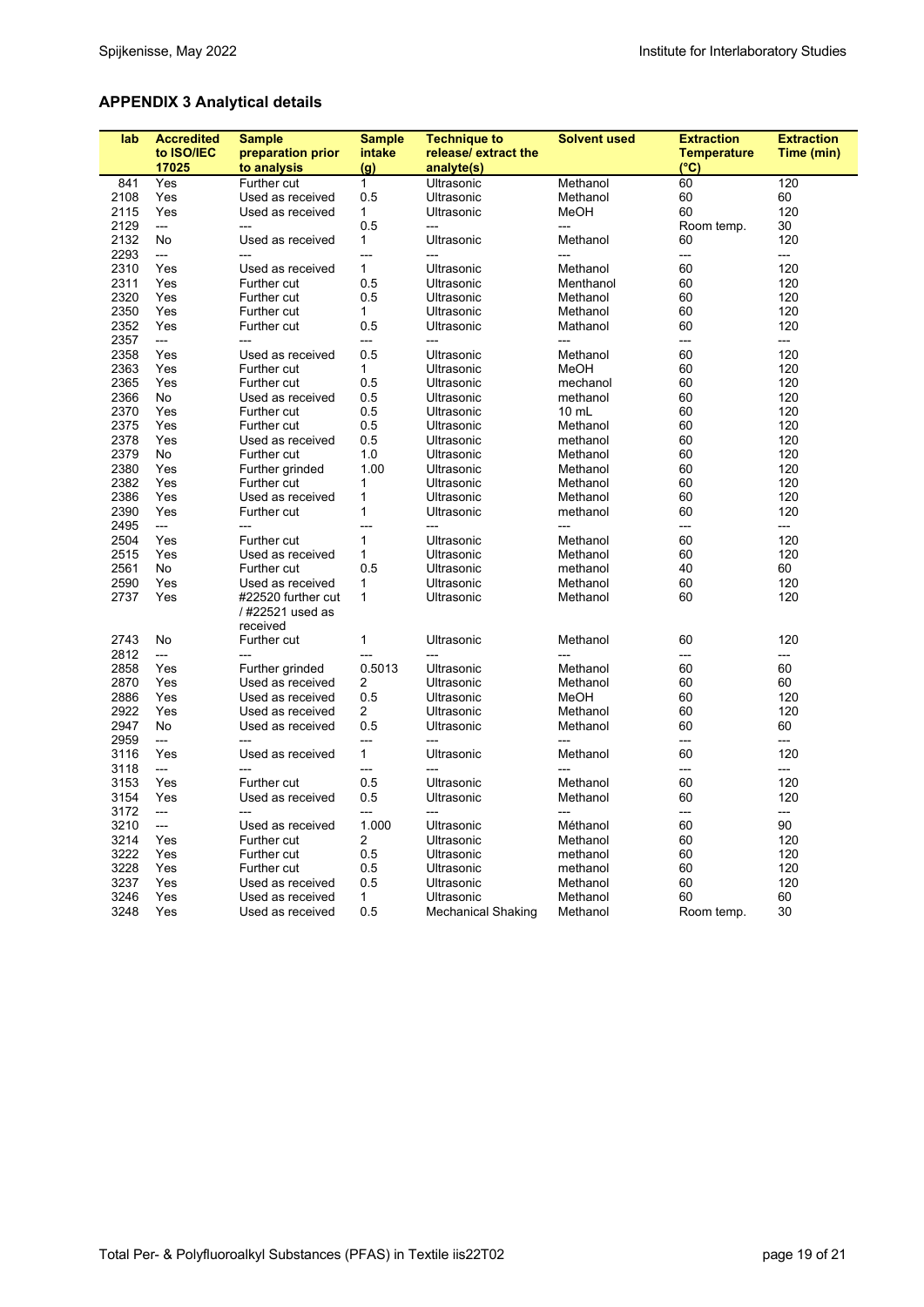#### **APPENDIX 4**

#### **Number of participants per country**

 2 labs in AUSTRIA 2 labs in BANGLADESH 1 lab in DENMARK 1 lab in FRANCE 4 labs in GERMANY 1 lab in GUATEMALA 5 labs in HONG KONG 3 labs in INDIA 1 lab in INDONESIA 6 labs in ITALY 1 lab in KOREA, Republic of 10 labs in P.R. of CHINA 1 lab in PAKISTAN 1 lab in SRI LANKA 2 labs in TAIWAN 2 labs in THAILAND 3 labs in TURKEY 1 lab in UNITED KINGDOM 3 labs in VIETNAM